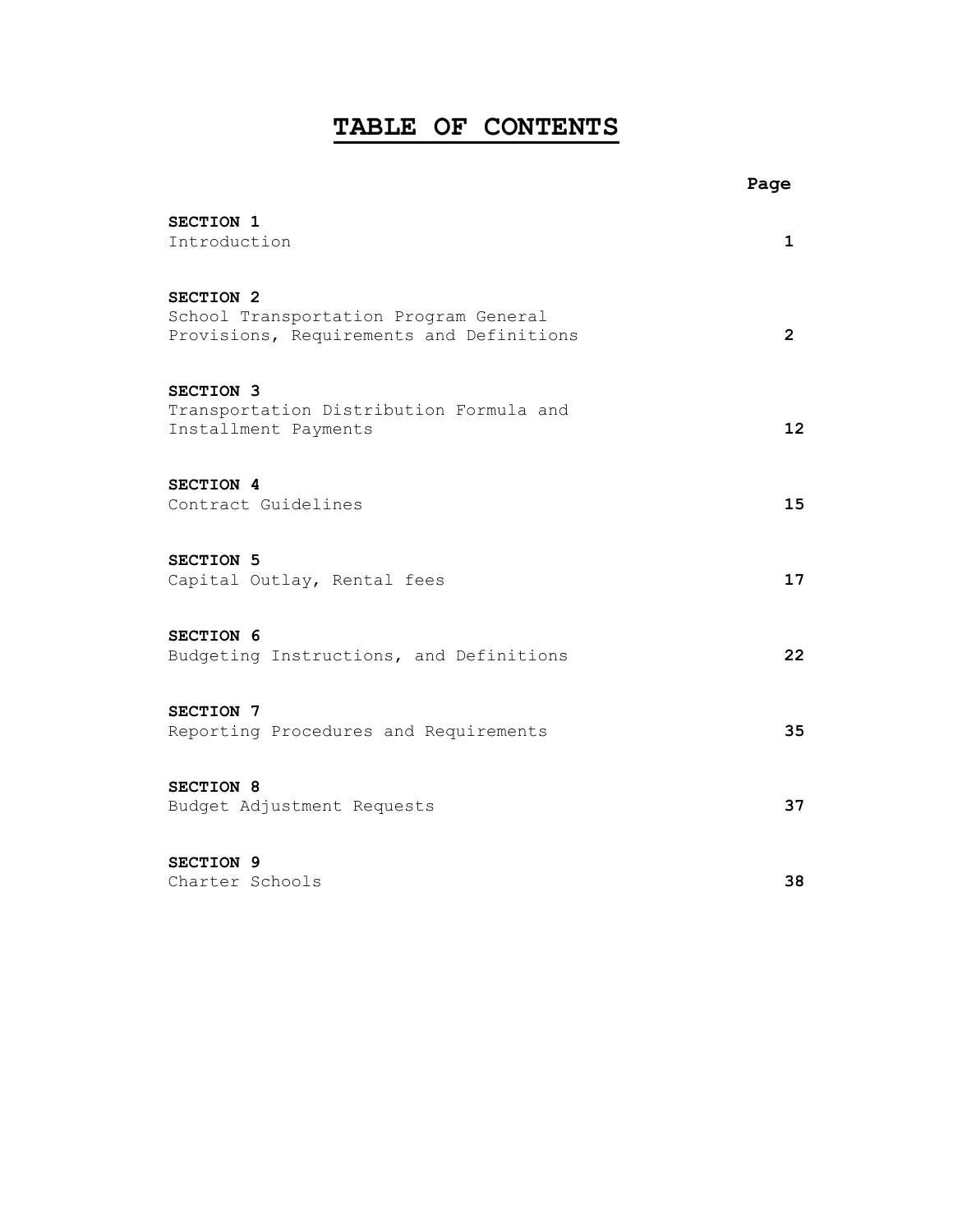# **SECTION 1 INTRODUCTION**

The daily management of the school transportation program is a local school district responsibility. Local boards of education, therefore, are responsible for approving contracts between their school districts and school bus contractors. Local school districts also establish school bus routes, bus stops and loading/unloading zones at schools.

The formula for distributing operational funds is the basis for a school district's budget. Just as in other categorical programs, **a school district will be responsible for managing the transportation budget and for staying within the limits of the funding allocated to the district**. It is imperative, therefore; each school district official that is responsible for preparation of the transportation budget is familiar with and follows all instructions carefully.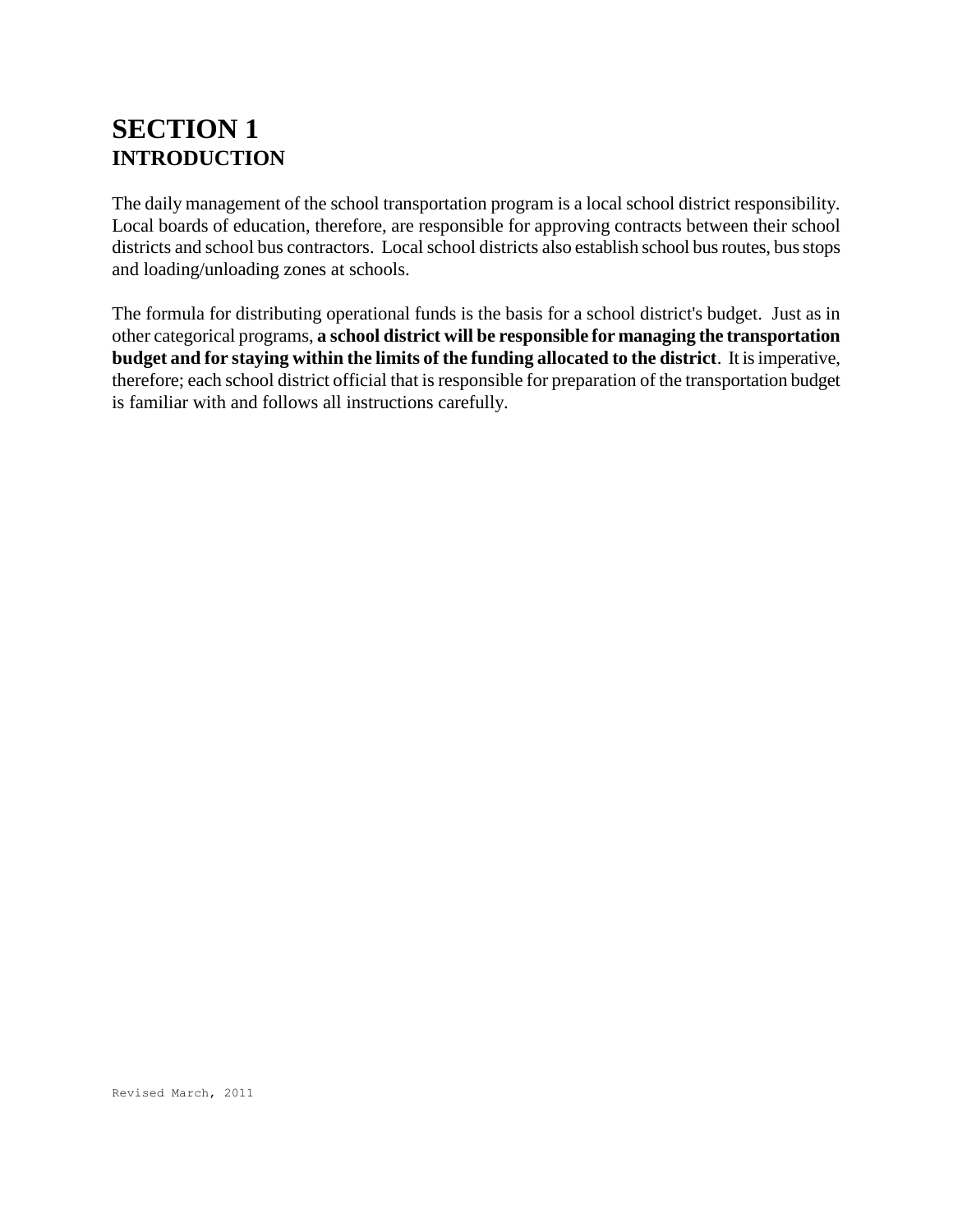# **SECTION 2 School Transportation Program General Provisions, Requirements and Definitions**

## **School Transportation Funding:**

1) Transportation funding may be used ONLY for eligible to and from school transportation costs. Pursuant to Statute **22-8-26 Transportation distribution**, 1978, NMSA as amended. Money in the transportation distribution of the public school fund shall be used only for the purpose of making payments to each school district for the to and from school transportation costs of students in grades kindergarten through twelve attending public school within the school district and of three and fouryear old children who meet the state approved criteria and definition of developmentally disabled and for transportation of students to and from their regular attendance centers and the place where vocational education programs are being offered.

Should the number of students on any bus route drop below ten, it shall be the responsibility of the school district to notify the State Transportation Director immediately.

Additional transportation costs for services before and/or after regular school scheduled times are not eligible for regular to and from funding, unless remaining balances are used in accordance with 6.43.3 NMAC.

2) A local board of education may request an emergency allocation for transportation, **CONTINGENT UPON FUNDING AVAILABILITY**, and if the State Transportation Director and the Secretary of Education determine that in order to continue to provide safe and necessary transportation services an emergency does exist, such an allocation will be considered.

3) Pursuant to Statute **22-8-26 Transportation distribution**, 1978, NMSA as amended: "In the event the sum of the proposed transportation allocations to each school district exceeds the amounts in the transportation distribution, the allocation to each school district shall be reduced in the proportion that the local school district allocation bears to the total statewide transportation distribution."

4) Transportation costs not provided for in state statute will be paid from other sources. For example, transportation expenses for instructional activities conducted outside the classroom, such as field trips, will be budgeted in their respective functions, unless remaining balances are used in accordance with 6.43.3 NMAC.

5) Athletic or other activity transportation will be budgeted in the respective fund/subfund, unless remaining balances are used in accordance with 6.43.3 NMAC.

6) **TRANSPORTATION EMERGENCY FUND** - The "transportation emergency fund" is created in the state treasury. Money in the fund shall not revert to the general fund at the end of any fiscal year. Money in the fund is appropriated to the department for the purpose of funding transportation emergencies. The Secretary of Education shall make distributions only to ensure the safety of students receiving to-and-from transportation services.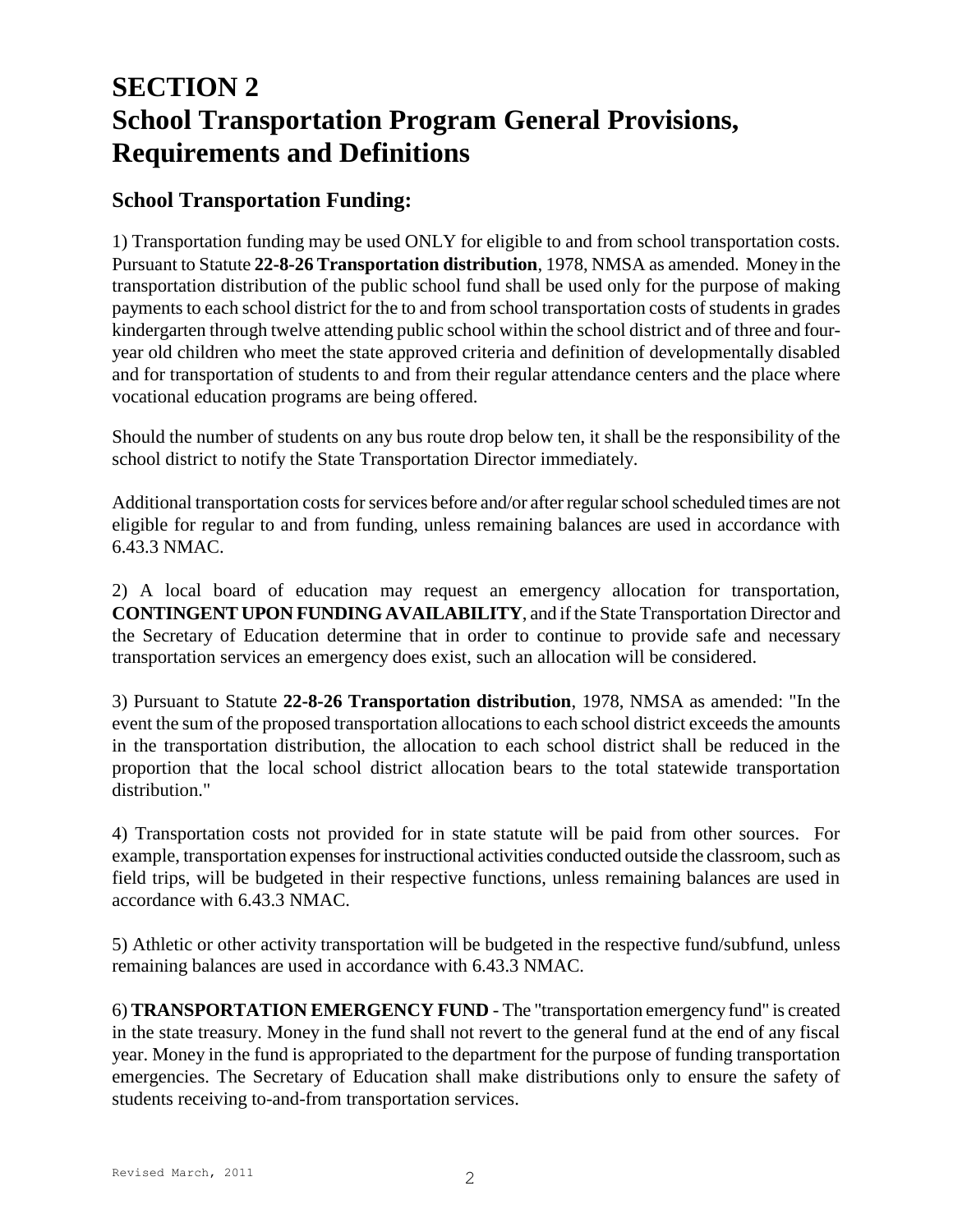The Secretary of Education shall account for all transportation emergency distributions and shall make full reports to the Governor, the Legislative Education Study Committee and the Legislative Finance Committee of payments made.

## **School Transportation Administration:**

1) Districts may assign personnel to administer school transportation and other programs as well. The transportation distribution can only be used for services provided for the to and from transportation program. In cases where personnel serve various programs, FTE, benefits and administrative expense must be prorated based on actual services provided.

2) Administrative expenses are to be based on the reasonable and appropriate allocation for services directly related to school transportation.

3) Salary for non-certified school district personnel shall not be less than \$6.00 per hour. (This includes any State mandated training for both school and contracted employed drivers and assistants).

4) School owned operations shall provide a local board approved salary schedule for drivers/assistants/individual school bus owner operators to the School Budget Planning Unit. School districts having contracted services shall have a current driver/assistant salary schedule on file at the local district.

## **National Safety Council**:

1) The district may budget a per driver enrollment amount for the National Safety Council's School Bus Safety Service. Enroll only one route driver per approved bus route according to the current NSC Rate Schedule.

2) A subscription amount may be budgeted in object 53711 in order to enroll each school district as an administration unit for the National Safety Council's School Transportation Service. This will allow each school district to certify eligible employees for National Safety Council Safe Driver Awards.

## **Controlled Substance Testing**:

Controlled Substance testing analysis shall be performed at laboratories certified and monitored by the Department of Health and Human Services. Each employer shall ensure that random alcohol and controlled substances tests are unannounced and that the dates for administering random alcohol and controlled substances are spread reasonably throughout the calendar year. Each employer shall require that each driver who is notified of selection for random alcohol and/or controlled substances testing proceed to the test site immediately. A driver shall only be tested for alcohol while the driver is performing safety-sensitive functions, just before the driver is to perform safety-sensitive functions or just after the driver has ceased performing such functions.

District owned operations must budget sufficient funds to meet the drug and alcohol testing requirements. Districts who contract for to and from transportation services must include the mandatory-testing obligation as a condition within their contractual service agreement.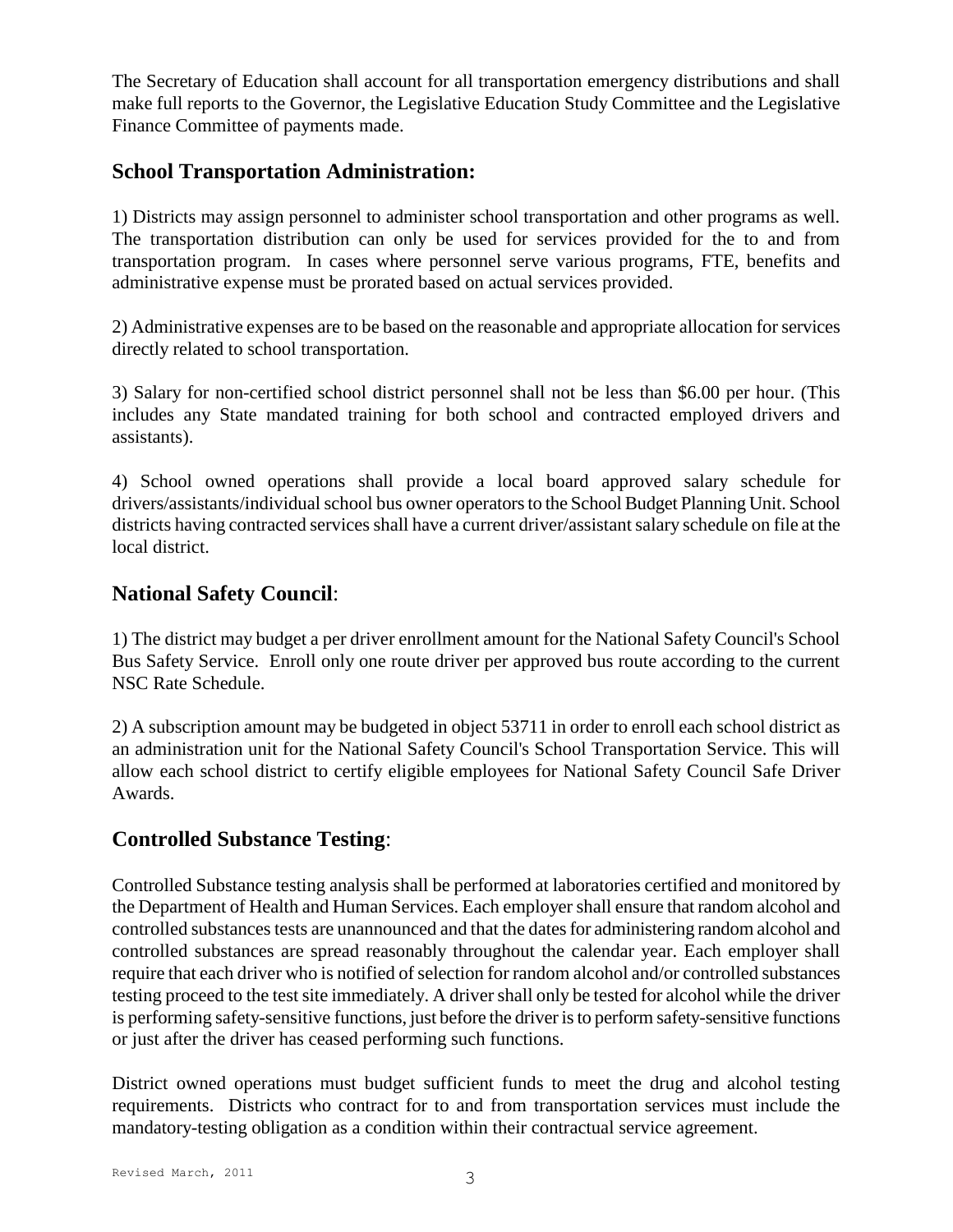Effective January 1, 1996, employers (school districts and fleet contractors) who employ individuals for safety sensitive positions must implement federal drug and alcohol testing as required by the Code of Federal Regulations Title 49 Parts 382 and Part 40. School bus drivers, substitute drivers, activity bus drivers and activity vehicle drivers fall within the federal definition of safety sensitive employees. Employers must procure services through a properly licensed examiner to meet the following controlled substance and alcohol testing requirements:

- Pre-employment testing for controlled substances no employer shall allow a driver to perform safety-sensitive functions unless the driver has received a controlled substances test result from the medical review officer indicating a verified negative test result;
- Pre-employment testing for alcohol is not required;
- Random The total number conducted each year must equal at least 50% of the safety sensitive employees for controlled substance; ten percent (10%) of the employees must undergo random alcohol testing; alcohol testing conducted on a random unannounced basis just before, during, or just after performance of safety-sensitive functions;
- Post Accident Alcohol and controlled substance testing conducted on drivers following an accident in which driver performance could have contributed to the accident (as determined by a citation for a moving traffic violation), i.e., bodily injury with immediate medical treatment away from the scene or disabling damage to any motor vehicle requiring tow away and for all fatal accidents even if the driver is not cited for a moving traffic violation, alcohol testing should be administered within two hours following the accident (described above), but no later than eight hours following the accident. Controlled substance testing must be administered within 32 hours following the accident (described above).
- Reasonable Suspicion an employer shall require a driver to submit to an alcohol and/or controlled substance test when the employer has reasonable suspicion that the driver has violated the prohibitions of subpart B of part 382 and part 40 concerning alcohol or controlled substance. The employer's determination that reasonable suspicion exists to require the driver to undergo controlled substance and/or alcohol testing must be based on specific, contemporaneous, articulable observations concerning appearance, behavior, and speech or body odors of the driver. The required observations for alcohol and/or controlled substances reasonable suspicion testing shall be made by a supervisor or company official who is trained in accordance with 382 CFR 603.
- Return-to-duty and follow-up The employer shall ensure that before a driver returns to duty requiring the performance of a safety-sensitive function after engaging in conduct prohibited by subpart B alcohol and controlled substance, the driver shall undergo a return to duty alcohol test with a result indicating an alcohol concentration of less than 0.02 and a return to duty controlled substance test with a result indicating a verified negative result for controlled substances use.
- Follow-up alcohol testing shall be conducted only when the driver is performing safety-sensitive functions, or just before the driver is to perform safety-sensitive functions, or just after the driver has ceased performing safety-sensitive functions. Following a determination that a driver is in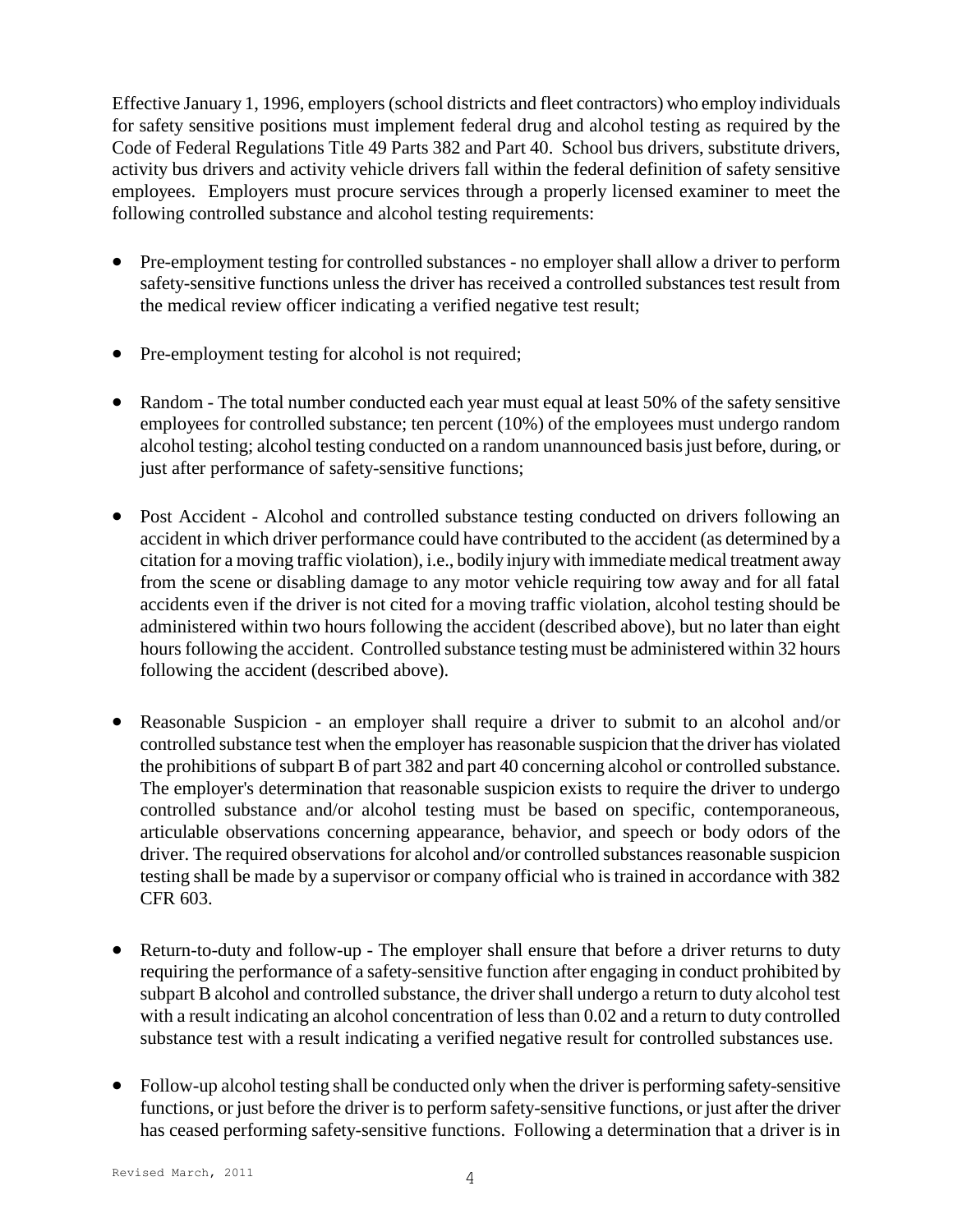need of assistance in resolving problems associated with alcohol misuse and/or use of controlled substances, each employer shall ensure that the driver is subject to unannounced follow-up alcohol and or controlled substances testing as directed by a substance abuse professional.

• Inquiries for alcohol and controlled substances information from previous employers. An employer may obtain, pursuant to a driver's written consent, any of the information concerning the driver who is maintained under this part by the driver's previous employers. An employer shall obtain, pursuant to a driver's consent, information on the driver's alcohol tests with a concentration result of 0.04 or greater, positive controlled substances test results, and refusals to be tested, within the preceding two years, from the driver's previous employers.

# **Training Costs:**

School owned operations shall budget sufficient funds to meet the State Education regulations governing driver-training requirements. Districts who contract for to and from transportation services shall include within their contractual service agreement the requirement that the contractor ensure that driver-training requirements are met.

School bus drivers and/or bus assistants shall complete a total of 8 hours in-service training per semester during the school year or 4 hours per quarter. In-service for new drivers should be pro-rated for the number of quarters employed during their first year.

Quarters during the year are as follows: January 1 - March 31; April 1 - June 30; July 1 - September 30 and October 1 - December 31. Substitute drivers shall meet all the qualifications, training, and licensing requirements of the school bus driver.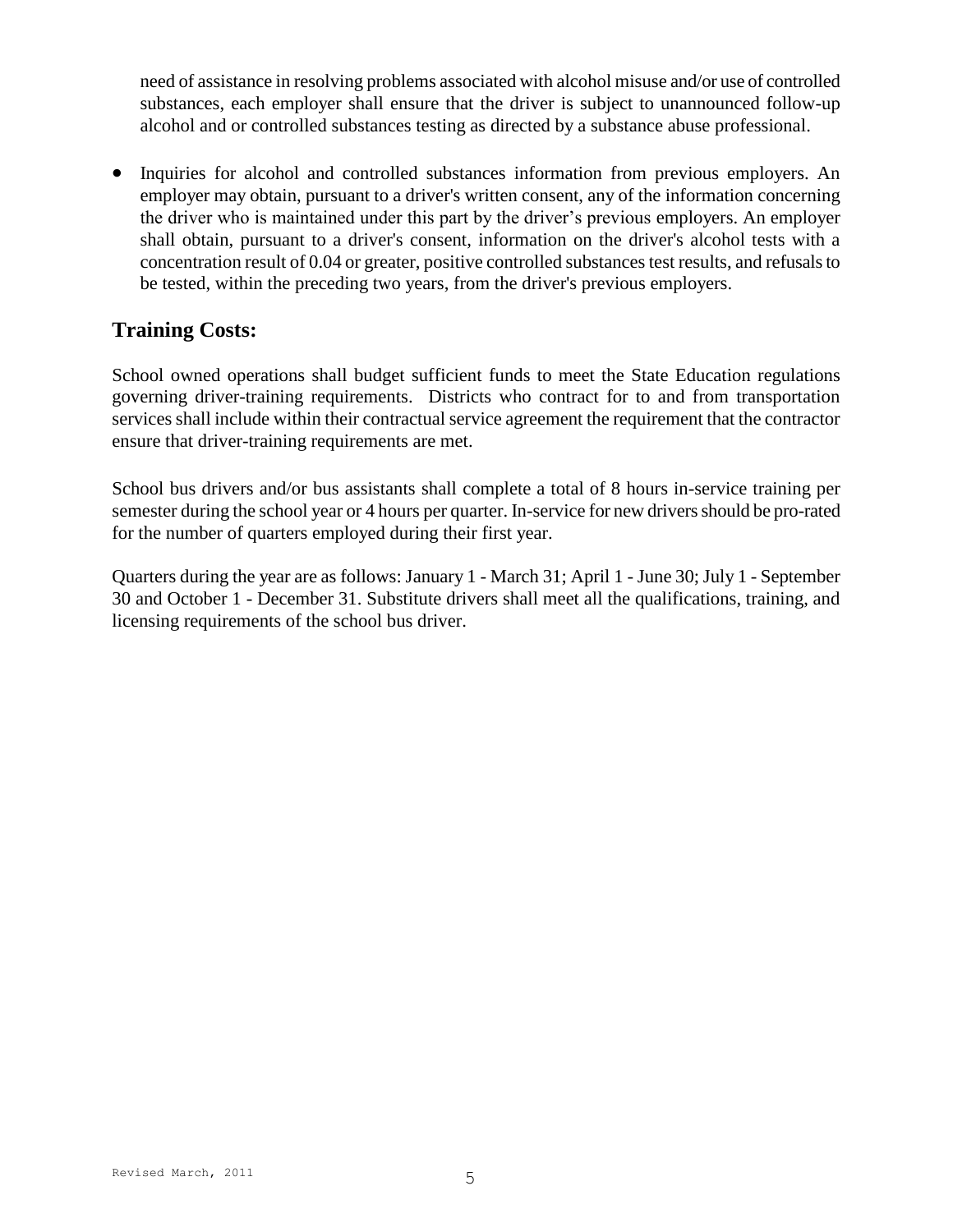# **SCHOOL TRANSPORTATION REQUIREMENTS AND DEFINITIONS**

**ALTERNATIVE FUEL SYSTEMS** - Vehicles with alternative fuel systems must have the approval of the State Transportation Director.

The State Transportation Director must approve conversions to existing equipment.

**APPROVED ROUTE** - A school bus route approved by a local board of education and which meets statutory criteria.

**BOUNDARY AGREEMENTS** - A formal agreement, entered into by adjoining school districts in accordance with State Education Regulation 6.42.2 NMAC and approved by the Public Education Department, which provides authorization for a district to provide to and from transportation for students to attend a school out-of-district.

**ELIGIBLE SPARE BUSES** - Non-activity buses (beyond 12 years of age) which are insured for the sole purpose of remaining ready and available for use as spare units during the time school bus routes are being operated. Insurance premiums may be paid from the transportation fund for approved spares.

**ELIGIBLE STUDENT** - Students who are eligible to be counted for transportation funding must meet the following criteria:

The transportation services **must** be performed only by use of a school bus or per capita feeder agreements.

1. Student(s) must reside within the established school district boundary or within an approved transportation boundary;

2. Student(s) must reside outside of the statutory walking distance to their assigned school unless an Individualized Educational Plan (IEP) for special education determines that the transportation is necessary and is described on the student's IEP or an approval for hazardous walking conditions survey is on file with the School Transportation Bureau.

3. Student(s) must be considered as a qualified student as specified in 22-8-2; (M); NMSA, 1978; and;

4. Student(s) must meet the membership requirements of section 22-8-2; (B); NMSA, 1978.

## **Exceptional circumstances may be considered for funding on a case by case basis, and approved by the State Transportation Director pursuant to 22-16-4 1978, NMSA.**

## 5. APPROVED VOCATIONAL EDUCATION PROGRAM

The school district shall have an approved course or program of courses defined in a written agreement between cooperating public school district(s) and postsecondary institution(s), subject to statewide policies of the Secretary of Education and the Commission of Higher Education. The Concurrent Enrollment Agreement must meet the requirements for Approved Concurrent Enrollment Programs. Approved courses offered by an area vocational school(s) (because they cannot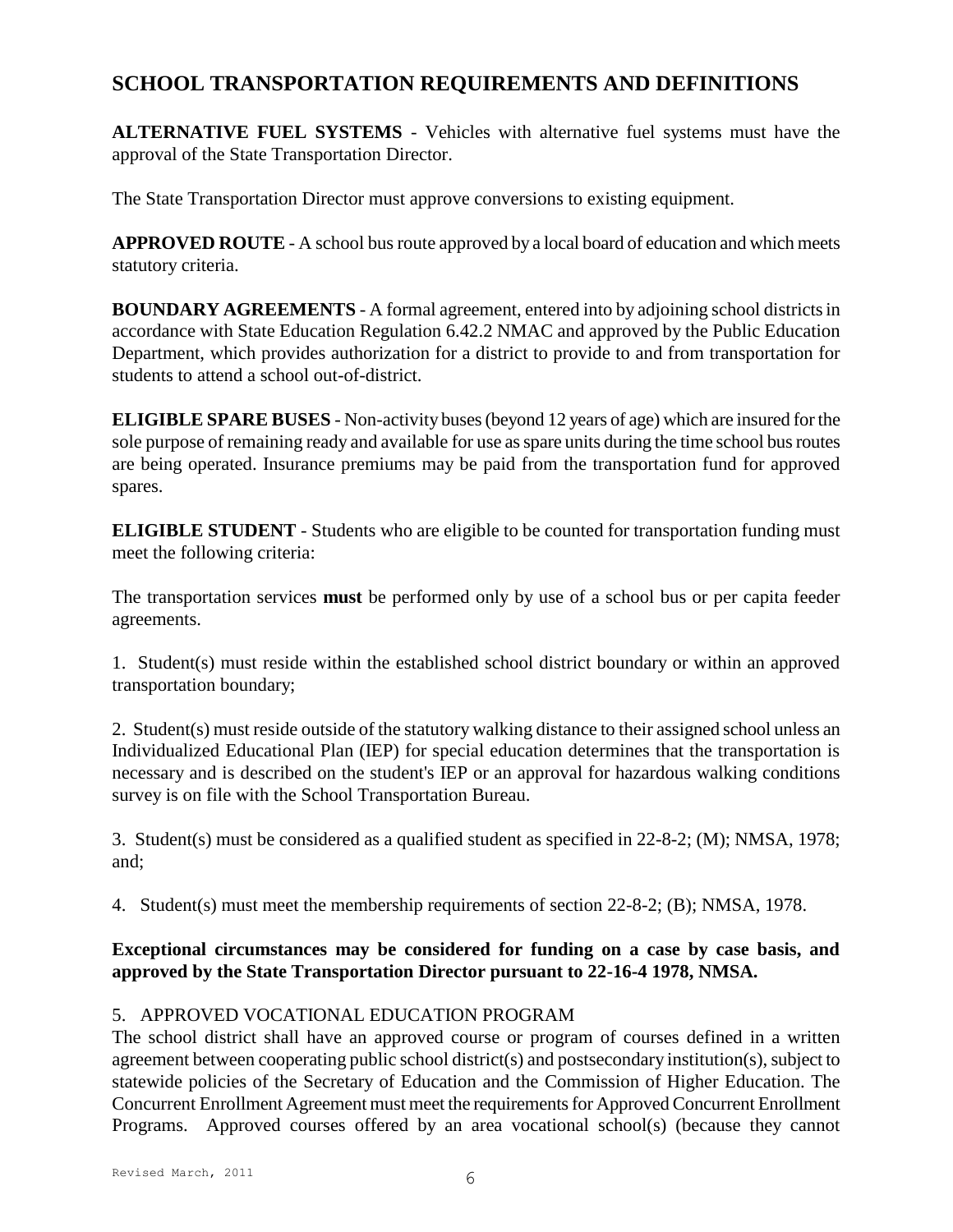responsibly be offered by area high schools) are also eligible for transportation funding under the New Mexico Policies Governing Concurrent Enrollment. **The students who ride a regular school bus and are transported to an approved vocational program may be counted twice for the purpose of the 1st Reporting Period (40th Day Report).**

## SHARED SCHOOL PROGRAM (IN DISTRICT OUT OF ZONE PROGRAM)

The Concurrent Enrollment Agreement must address funding and scheduling of eligible student transportation between secondary and post secondary institutions. The transportation services **must** be performed by use of a school bus or per capita feeder.

6. Student(s) who are transported directly to a school where no bus service is available. Per capita reimbursement must comply with State Education Regulation 6.43.2 NMAC.

**EMPLOYEE BENEFITS** - Recognition for the cost of benefits for a school bus route for contracted services must be considered as part of the contract negotiation process.

**1 st REPORTING PERIOD (40th Day Report)** - As required by Statute **22-8-29 Transportation distribution; reports; payments**; prior to November 15 of each year, each local school board of a local school district shall collect the information listed below for the 1<sup>st</sup> Reporting Period (40<sup>th</sup> Day Report) (second Wednesday in October) and report to the State Transportation Director five business days after the  $1<sup>st</sup>$  Reporting Period (40<sup>th</sup> Day Report) the following information:

- 1. The number and designation of school bus routes in operation in the school district;
- 2. The number of miles traveled by each school bus on each school bus route, showing the route mileage in accordance with the type of road surface traveled;
- 3. The number of students transported on the  $1<sup>st</sup>$  Reporting Period (40<sup>th</sup> Day Report) the second Wednesday in October of school and adjusted for special education students on December 1;
- 4. The projected number of students to be transported in the next school year;
- 5. The seating capacity, age and mileage of each bus used in the district for student transportation; and
- 6. The number of total miles traveled for each school district's per capita feeder routes.
- 7. Other reporting requirements as established by the State Transportation Director.

**HARD SURFACED ROADS** - Roads paved with concrete, asphalt, brick or bonded penetration chip.

**INDIVIDUAL SCHOOL BUS OWNER-OPERATOR CONTRACT** - (Owner's code of 1 through 49, assigned by the school district) - A contract entered into by a school district with an individual school bus owner who furnishes his/her own bus and who drives the bus himself/herself on a full time basis in accordance with the policies of the local board of education. The school bus contract must be negotiated, approved and filed with the School Transportation Bureau with the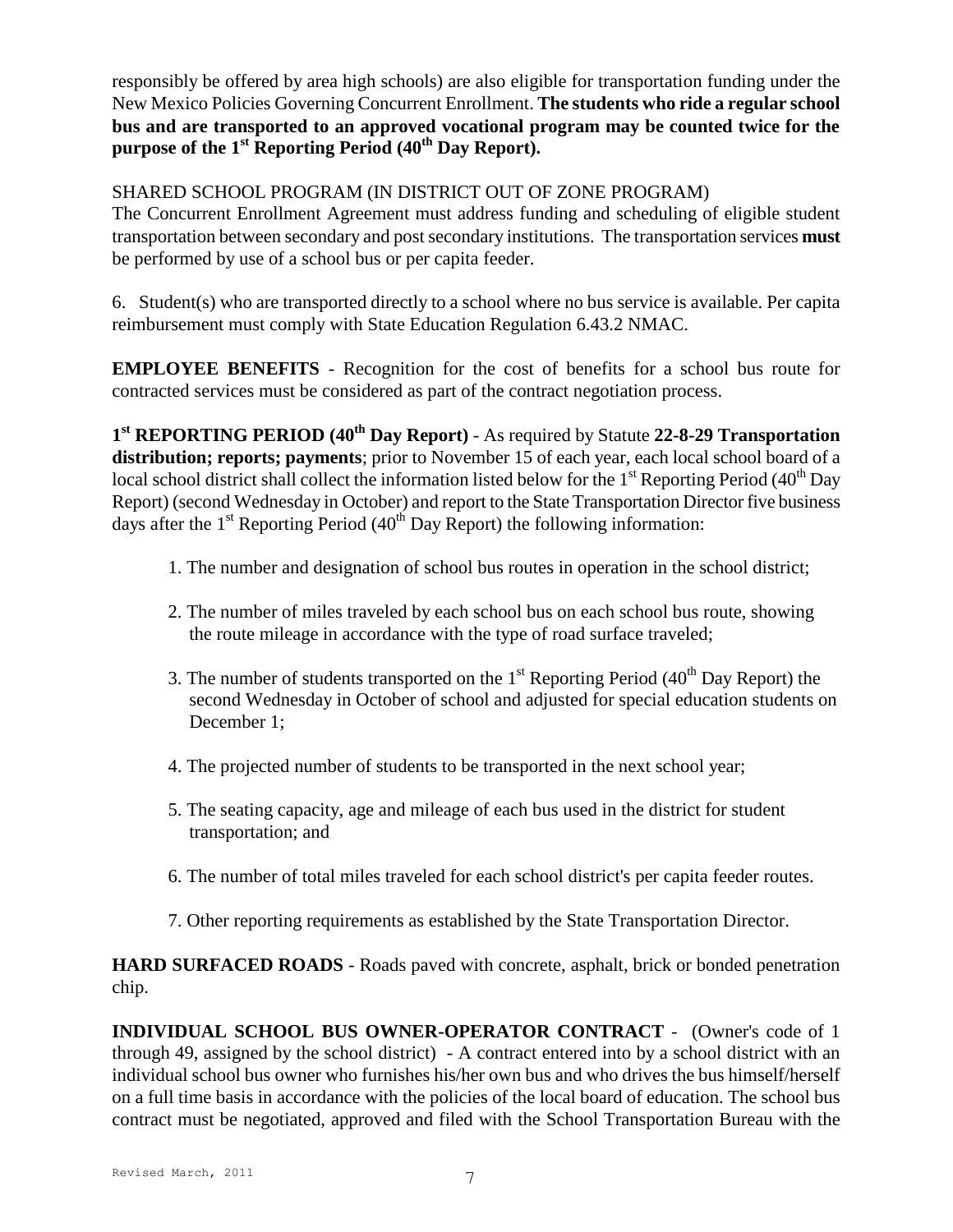submission of the school budget each year. Contract agreements for new and first time contracts must be filed upon approval by the local board.

**KINDERGARTEN** - Children are generally transported to school in the morning on the regular route, but due to the half-day programs, they are often transported home at noon. The midday routes are simply extensions of the regular morning or afternoon routes and are established with existing equipment.

**LIABILITY INSURANCE -** Liability insurance in the amount required by the Tort Claims Act shall be budgeted for all eligible school buses owned by the district and private contractors.

**LIVE ROUTE MILEAGE** - The mileage from the point where the first pupil boards the bus to the school where the last pupil alights; and from the school where the first pupil boards the bus to the point where the last pupil alights.

Where the school at which the last pupil alights in the morning and the school at which the first pupil boards in the afternoon are at different locations, the distance between the two schools will be computed as daily live route miles.

Where a bus makes more than one trip, the distance from the point where the last pupil on the first trip alights and the point where the first pupil on the second trip boards will be computed as daily live route miles.

Kindergarten, 3 & 4 year old D.D. or vocational mileage will be reported the same as the regular school bus route...on the daily live route mileage from the point where the first pupil boards the bus to the school where the last pupil alights; and from the school where the first pupil boards the bus to the point where the last pupil alights.

The mileage from the last school in the A.M. to the point where the first kindergarten pupil boards the bus at noon shall be included as live to and from mileage and the point where the last kindergarten pupil alights at noon to the first school in the P.M. shall be live to and from mileage. Live Kindergarten mileage shall be from the point where the first pupil boards to where the last pupil alights. This also applies to midday, three and four year old D.D. programs and approved vocational programs. THIS DOES NOT INCLUDE ANY NON-REPORTABLE DEADHEAD MILES.

Where the school at which the last K-12 pupil alights in the morning and the school at which the first Kindergarten or  $3 \& 4$  year old boards for delivery to the home are at different locations, the distance between the two schools will be computed as daily live route miles.

**NON-REPORTABLE OR NON-ROUTE MILES** - Total mileage DOES NOT INCLUDE mileage from the last morning school back to the bus lot or the daytime storage location and back to the midday or afternoon school.

Also, not included is mileage for service, maintenance or for the convenience of the driver or contractor, such as for other employment during the day.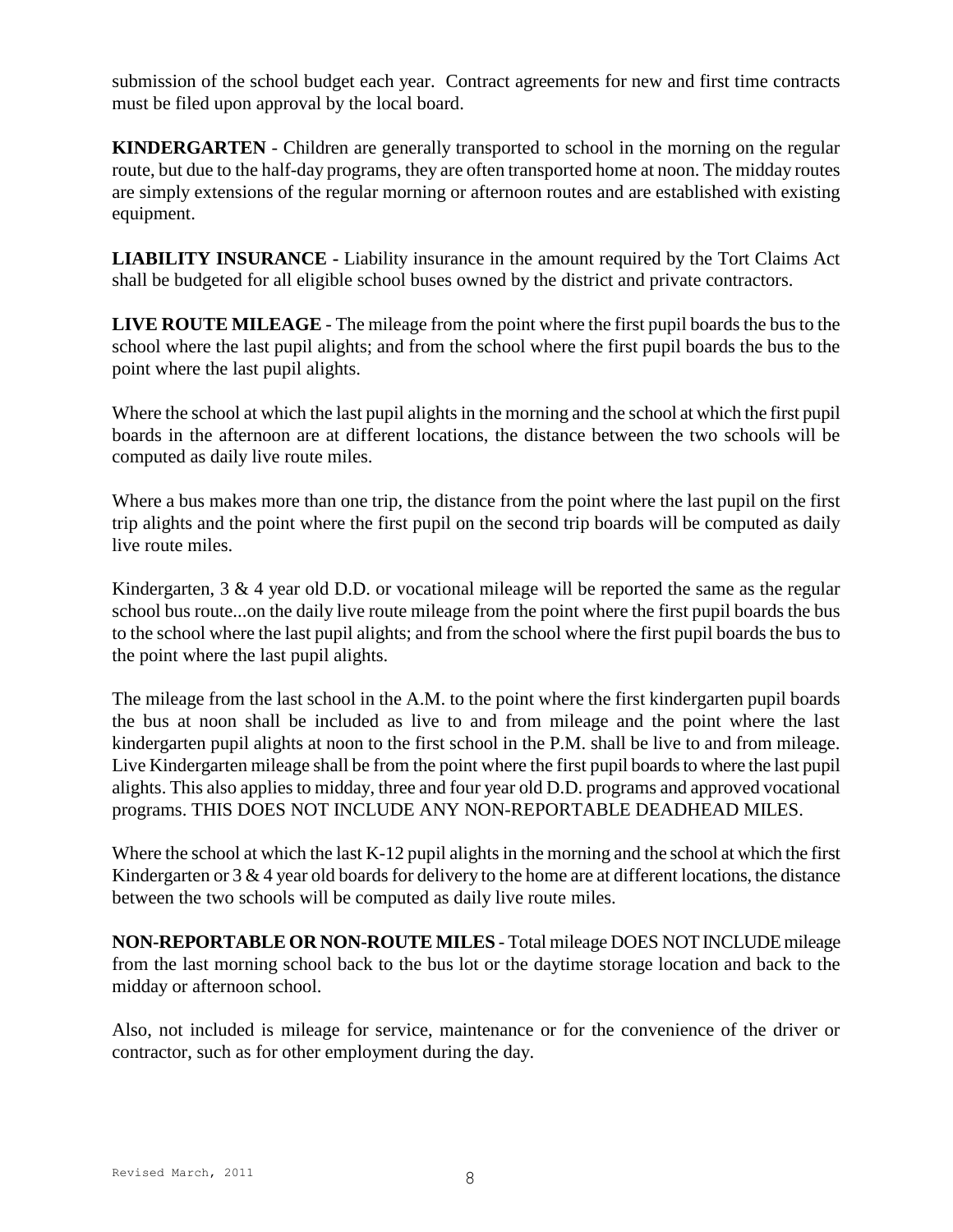**OTHER TRANSPORTATION RELATED SERVICES** - Other transportation services that includes the actual transportation of students to such events as follows: ancillary services, school to work programs, educational activities, before and after school programs, extended school year and school sponsored athletic programs. Other Transportation Related Services are not included in the toand-from transportation funding and cannot be charged to the to-and-from program.

**PER CAPITA FEEDER (PCF) -** To provide per capita reimbursement to a parent or guardian in cases where regular school bus transportation is impractical because of distance, road conditions or sparseness of population or in cases where the local school board has authorized a parent to receive reimbursement for travel costs incurred when their child is required by the district to attend a school outside the child's attendance zone. Per capita reimbursement must comply with State Education Regulation 6.43.2 NMAC. The school district shall verify that all parents or guardians receiving PCF payments provide documentation of proof of current insurance. A form should be maintained documenting the actual number of days and daily trips that students are transported to school in accordance with the PCF agreement. The school district shall use this form to verify against student(s) attendance records before making payments. All paperwork shall be signed and maintained at the school district.

**REGULAR TO AND FROM SCHOOL ROUTES** - Regular "to and from" school bus routes are those which have been established for the purpose of transporting eligible children to school (during the regular school day calendar) in the morning and back home in the afternoon at the end of the school day. These routes transport eligible children from their homes or a designated school bus stop all the way to school. These transportation services must be performed by use of a school bus or per capita feeder agreements.

**REMAINING BALANCE** - Unexpended balance at the end of any fiscal year that is not obligated or necessary to meet the to-and-from transportation services included in the school district budget.

**RENTAL FEES** - A maximum 5-year rental fee is allowed for the purchase of dedicated public school buses for private contractors.

Dedicated public school buses are units purchased to be used solely for the purpose of transporting eligible public school children to and from school, for three and four year old D.D. and vocational programs. These buses are purchased with public monies for the single purpose of transporting eligible public school children, and this is the sole reason for their existence. Buses, therefore, are not to be used for private bus operations such as transporting fire fighters. Use of route buses for or by outside groups is not permitted. Dedicated public school buses operated under contract to a school district shall be registered with a school bus (SB -xxx) red on Yellow New Mexico license plate. [Penalties for non-compliance are contained in **22-16-11 Regulations relative to school buses**, NMSA., 1978]

## **The rental fee for 1996 and later model buses shall be applicable to five (5) years and must be an approved school bus under contract.**

**REPORTABLE MILEAGE** - is a combination of live route miles, essential deadhead miles and remote location deadhead miles. Total reportable mileage DOES NOT INCLUDE nonessential mileage from the last morning school back to the bus lot or the daytime storage location and back to the midday or afternoon school.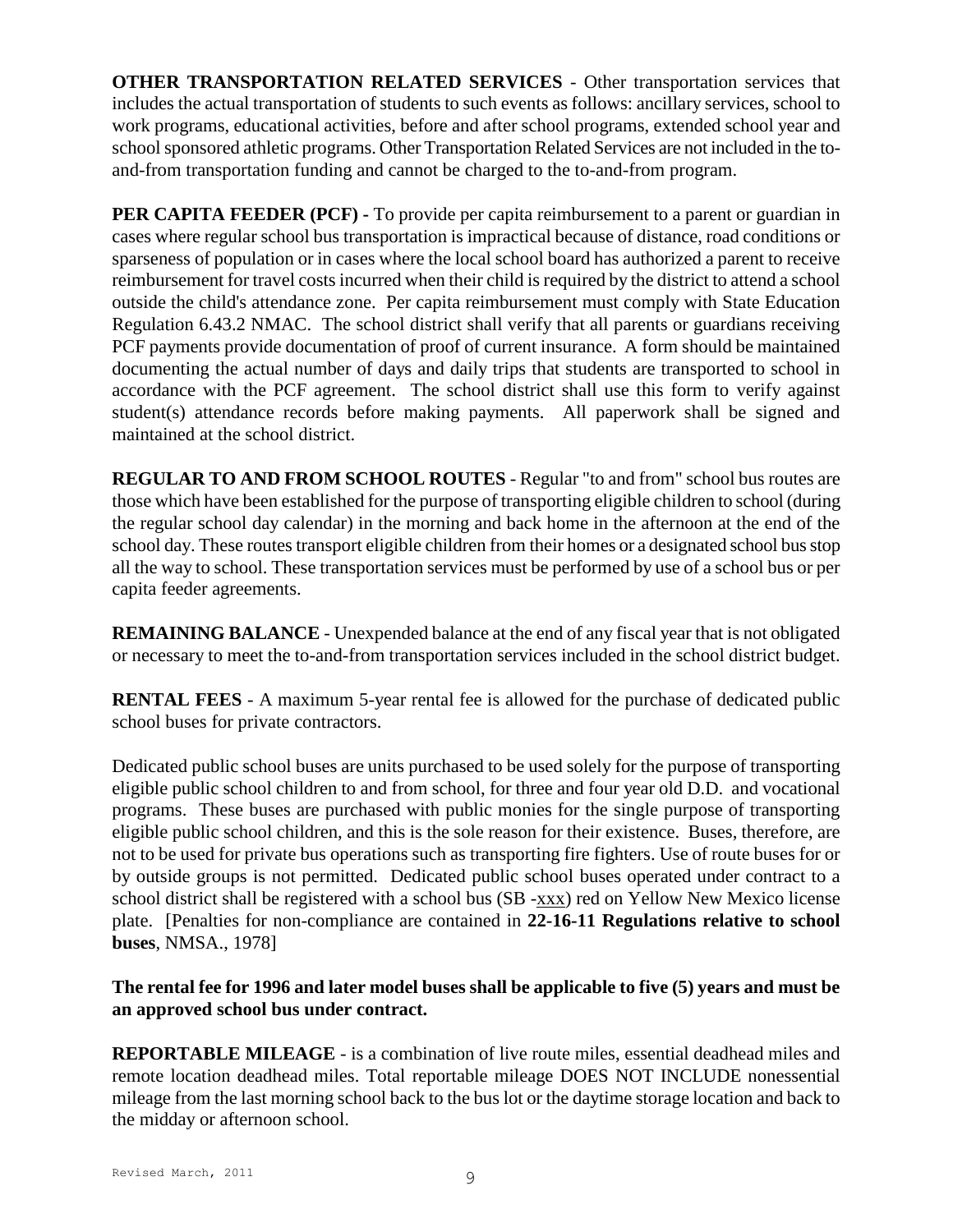**REPORTABLE DEADHEAD MILEAGE** - Essential deadhead mileage is mileage from the terminal or overnight storage location of the school bus to the point where the first pupil is picked up and live mileage begins; and the mileage between the point where the last pupil is unloaded in the afternoon to the normal location of storage of the bus for the night.

**SCHOOL BUS FLEET CONTRACT** - (Owner's code of 50-99) A contract entered into by a school district with an entity who owns one or more school buses in accordance with the policies of the local board of education. The school bus contract must be negotiated, approved and filed with the School Transportation Bureau with the submission of the school budget each year. Contract agreements for new and first time contracts must be filed upon approval by the local board.

**SCHOOL OWNED OPERATION** - (Owner's code of 100) A school district which operates its own transportation services. The school owned operator bus contract must be negotiated prior to rendering pupil transportation services.

**STUDENT ROSTERS** - School districts are required to maintain a roster (updated quarterly) of students for to and from transportation, which includes the following:

1. Names and physical addresses of those students eligible for funding who ride the bus on a regular basis \* and who are entitled to ride on the 1<sup>st</sup> Reporting Period (40<sup>th</sup> Day Report) (second Wednesday of October) of the school year;

**\* Regular basis means that students are transported on a regular cycle (such as most Mondays or most mornings or most afternoons, etc.).**

2. Names of those students who are not eligible for funding but who ride the bus;

3. Those rosters are to be maintained and on file in the district;

4. Names of those students eligible for funding who are transported directly from home to school and/or from school to home on an approved per capita feeder route; and

5. Names of those students eligible for funding whom are transported from school to and from their regular attendance centers and the place where vocational educational programs are being offered. In order for secondary students to be counted as eligible students for transportation funding from their regular attendance centers and the place where vocational educational programs are being offered, they must meet the vocational educational program criteria.

**TO-AND-FROM TRANSPORTATION** – Services (during the regular school day calendar) provided from home to school and from school to home each day that school is in session for students in grades kindergarten through twelve attending public school within the school district and of three and four-year old children who meet the approved criteria and definition of developmentally disabled and for transportation of students to and from their regular attendance centers and the place where approved vocational education programs are being offered.

**TRANSPORTATION DISTRIBUTION** - An amount of funding that each school district receives as a result of the operational formula calculation established in sections 22-8-29, 22-8-29.1, 22-8- 29.4, and 22-8-29.6 NMSA 1978.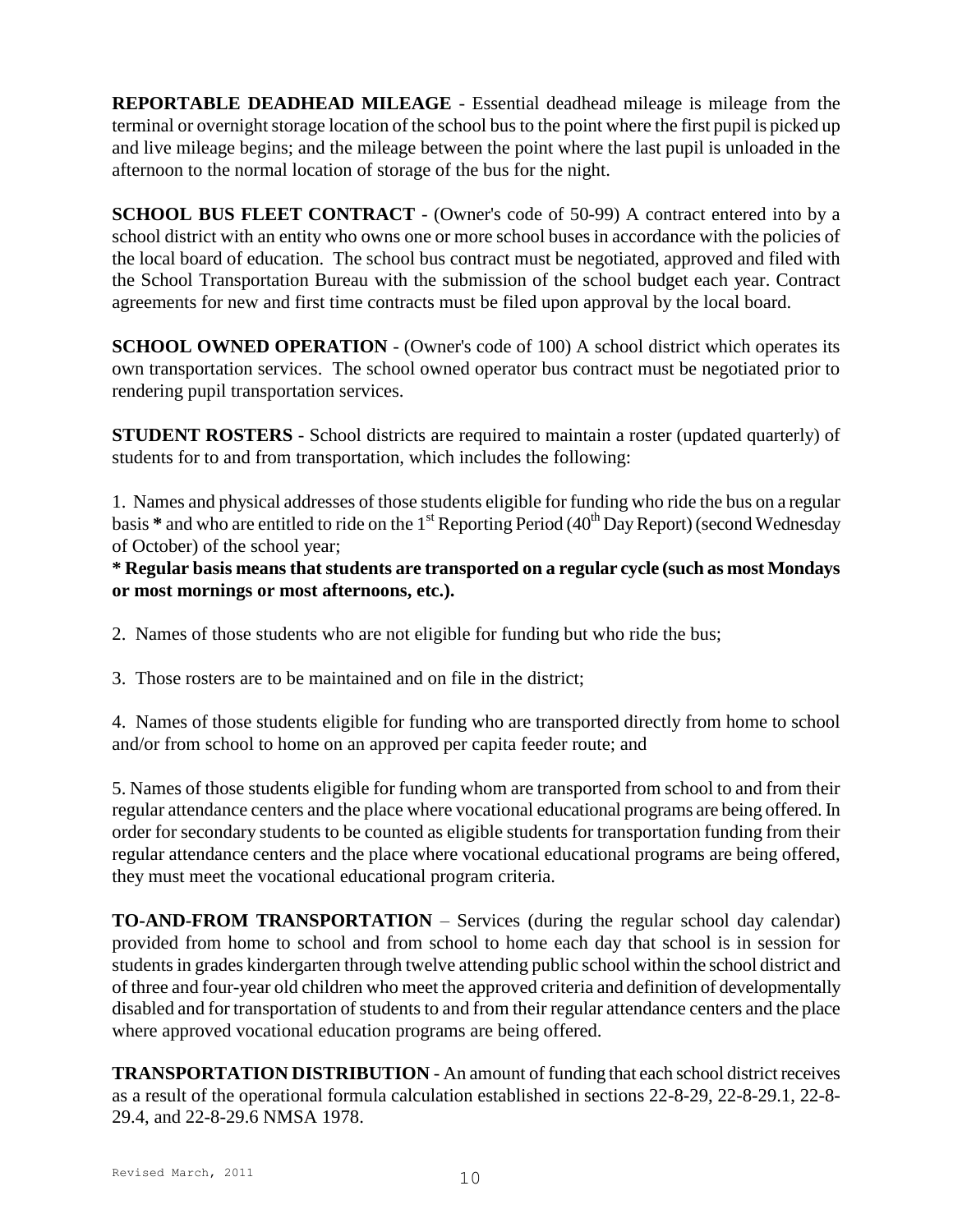**UNIMPROVED ROADS** - Primitive roads that have no drainage and have never have been improved or maintained by the state, county, tribal or local agency.

**UNPAVED ROADS -** Dirt, gravel, caliche, or loose chip roads that are maintained by the state, county, tribal or local agency.

**VOCATIONAL/DUAL CREDIT -** Bus routes are for the purpose of transporting eligible students to and from attendance centers and the place where approved vocational educational programs are being offered. Vocational transportation is an extension of the regular route. The State Director of Vocational Programs must provide written approval for all programs for which transportation will be paid from the 13000 Fund/Subfund.

For transportation of students to and from their regular attendance centers and the place where vocational educational programs are being offered, vocational education means vocational or technical training or retraining conducted as part of a program designed to enable an individual to engage in a remunerative occupation. Vocational education may provide, but is not limited to, guidance and counseling, vocational instruction, training for vocational education instructors, transportation, and training material and equipment.

#### **APPROVED VOCATIONAL EDUCATION PROGRAM**

The school district shall have an approved course or program of courses defined in a written agreement between cooperating public school district(s) and post secondary institution(s), subject to statewide policies of the Secretary of Education and the Commission of Higher Education. The Concurrent Enrollment Agreement must meet the requirements for Approved Concurrent Enrollment Programs. Approved courses offered by a area vocational school (s) (because they cannot responsibly be offered by area high schools) are also eligible for transportation funding support under the New Mexico Policies Governing Concurrent Enrollment.

#### **SHARED SCHOOL PROGRAM (IN DISTRICT OUT OF ZONE PROGRAM)**

The Concurrent Enrollment Agreement must address funding and scheduling of eligible student transportation between secondary and post secondary institutions. The transportation services shall be performed in accordance with the parameters of school bus service contracts, requirements for negotiating and awarding bus contracts and per capita feeder agreements. Transportation services provided in school owned buses are also an appropriate expenditure.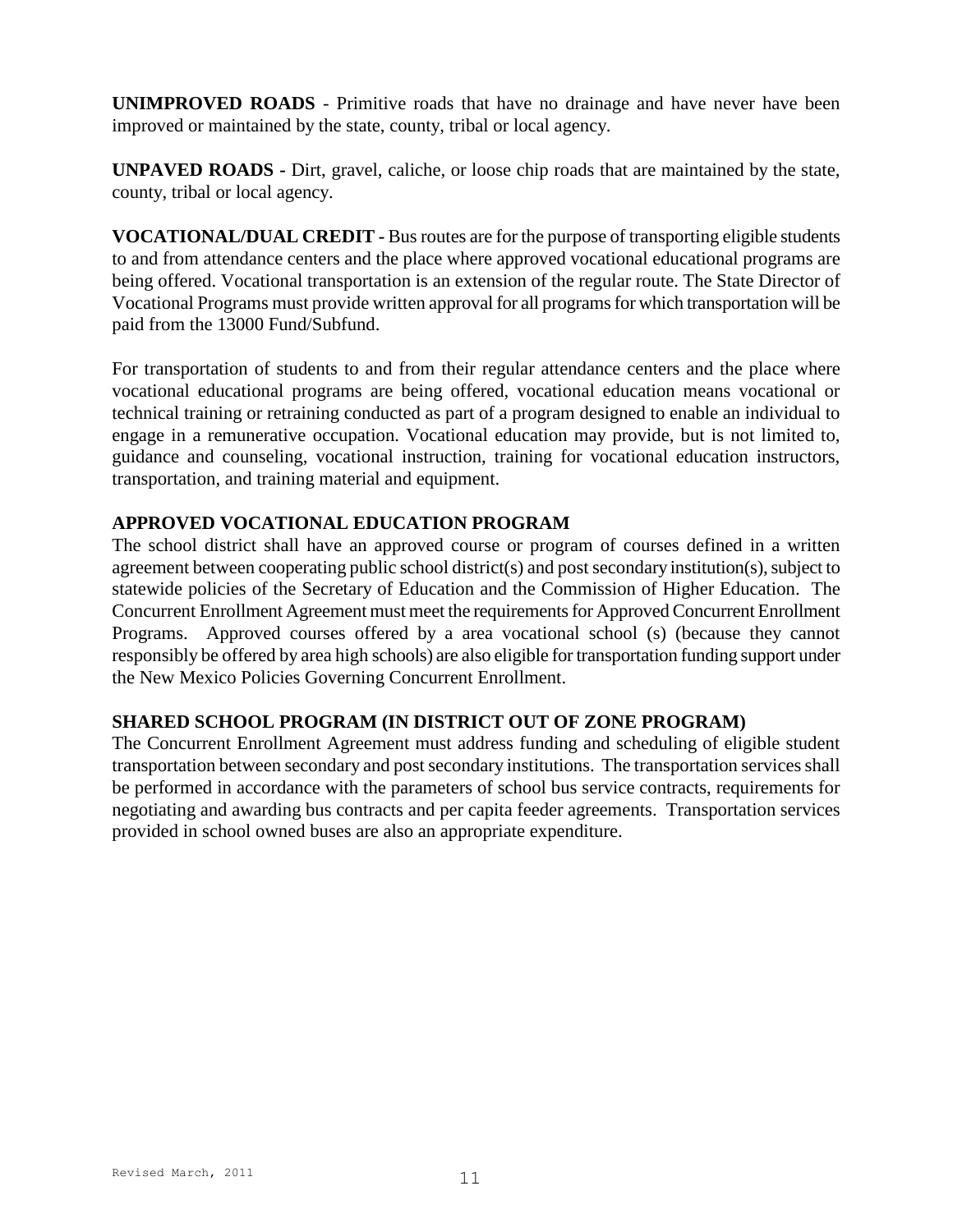# **SECTION 3 TRANSPORTATION DISTRIBUTION FORMULA AND INSTALLMENT PAYMENT**

Transportation funds are distributed based on a statutory funding formula and the legislative appropriation for school transportation. The Public Education Department shall calculate the transportation allocation for each school district.

## **TRANSPORTATION FORMULA DEFINITIONS**

**Annual variables**- the coefficients calculated by regressing the total operational expenditures from two years prior to the current school year for each school district using the number of students transported and the numerical value of site characteristics;

**Base amount** - the fixed amount that is the same for all school districts within their respective group.

**Total operational expenditures** - the sum of all to-and-from school transportation expenditures, excluding expenditures incurred in accordance with the provisions of Section 22-8-27 NMSA 1978.

**Variable amount** - the sum of the product of the annual variables multiplied by each school district's numerical value of the school district's site characteristics multiplied by the number of days of operation for each school district.

**Total operational transportation distribution** - the total legislative appropriation for the transportation distribution minus amounts included for capital outlay expenses.

# **CALCULATION OF TRANSPORTATION ALLOCATION**

The base amount is designated as product A. Product A is the constant calculated by regressing the total operations expenditures from the two years prior to the current school year for school district operations using the numerical value of site characteristics approved by the Secretary of Education. The legislative education study committee and the legislative finance committee may review the site characteristics developed by the state transportation director prior to approval by the Secretary of Education.

The variable amount is designated as product B. Product B is the predicted additional expenditures for each school district based on the regression analysis using the site characteristics as predictor variables multiplied by the number of days.

The allocation to each school district shall be equal to product A plus product B.

Revised March, 2011 12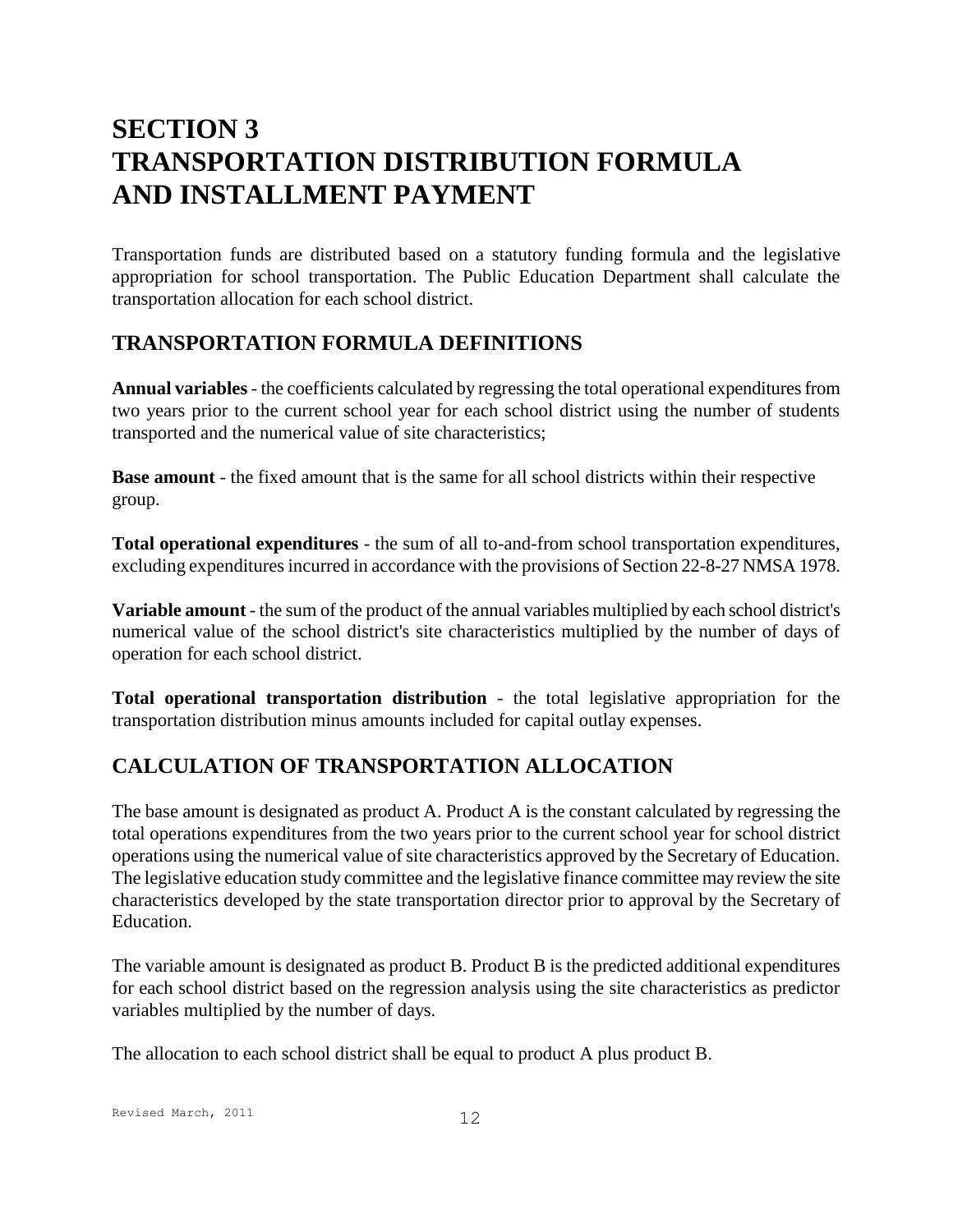# **ADJUSTMENT FACTOR CALCULATION**

The adjustment factor shall be calculated as follows:

Calculate the unadjusted transportation allocation for each school district, previously designated as product A plus product B.

The sum total of product A plus product B in all school districts added together equals product C.

Subtract product C from the total operational transportation distribution for the current year and divide the result by product C and then add 1 in the following manner:

[(Total operational transportation distribution  $-C$ )  $\div$  C]  $+1$ .

The result is the transportation distribution adjustment factor.

# **INSTALLMENT PAYMENTS**

Installment payments to local education agencies are made monthly beginning in July through June of the following year. The payments are based on 1/11th of the approved operational budget; to include Budget Adjustment Requests approved through the appropriate month's distribution and reduced by cash balance carried forward from the prior fiscal year.

**The last installment will be will be disbursed no later than the May distribution. This will allow districts a better opportunity to plan for expending end of the year balance prior to June 30th .**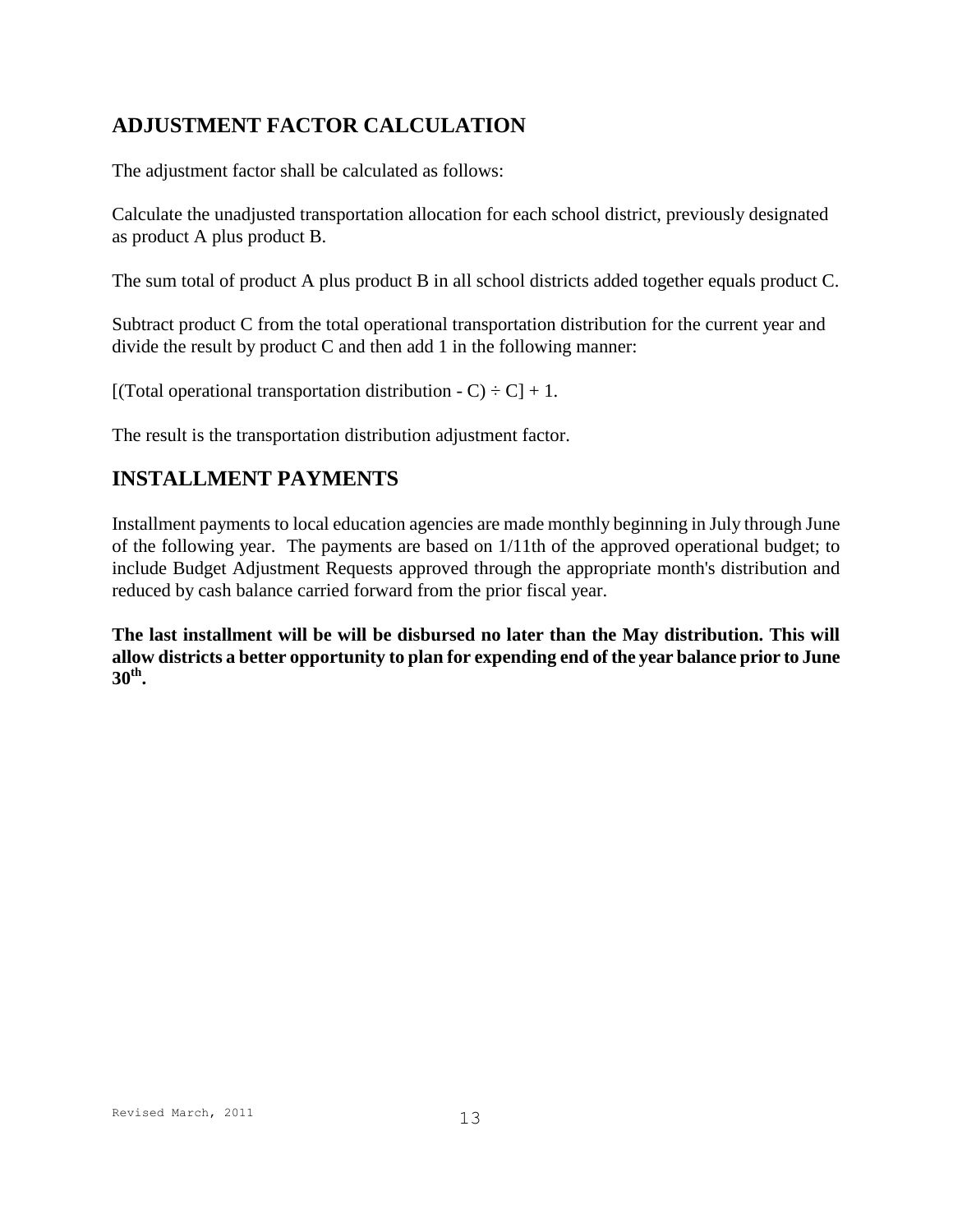# **YEAR END REMAINING BALANCES FROM TRANSPORTATION FUNDS**

In the event a school district's transportation allocation exceeds the amount required to meet obligations to provide to-and-from transportation, three- and four-year-old developmentally disabled transportation and vocational education transportation, fifty percent of the remaining balance shall be deposited in the transportation emergency fund and fifty percent will be retained by the school district.

Of the excess amount retained by the district, at least twenty-five percent shall be used for to-andfrom transportation-related services, excluding salaries and benefits, and up to twenty-five percent may be used for other transportation-related services, excluding salaries and benefits.

The School district is required to submit a BAR for the portion of funds available as determined by the local school district audit for to-and-from operations and other transportation related services. The School District will submit a check in the amount of 50% of the district's cash balance for the school year. The check should be made out to the Public Education Department and on the "memo" line of the check it must reference "school year (xxxx) transportation cash balance 889 fund". The School District must attach the letter from PED to the check that will indicate the dollar amount and mail it by **November 15th** directly to: **NOTE\*\*\***

New Mexico Public Education Department **ATTN: MARIA FIDALGO, AUDIT & ACCOUNTING MANAGER** 300 Don Gaspar Ave., Rm. 232 Santa Fe, NM 87501

**\*\*\*A copy of the check and letter needs to be mailed to:**

New Mexico Public Education Department School Transportation Bureau **ATTN: CARLOS M. SANTIAGO, BUREAU CHIEF** 300 Don Gaspar Ave., Rm. G-7 Santa Fe, NM 87501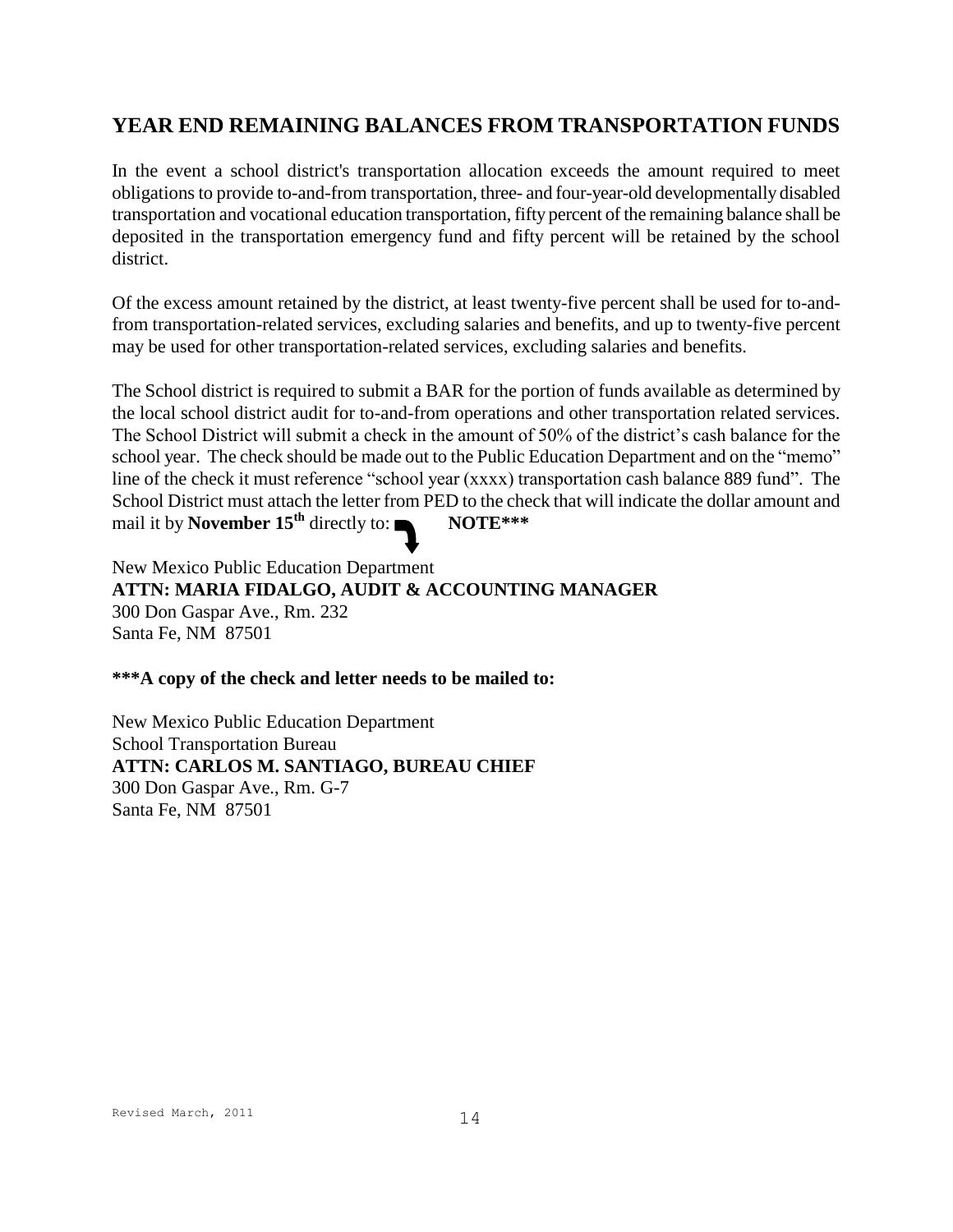# **SECTION 4 CONTRACT GUIDELINES**

**The school bus contract must be negotiated, approved and filed with the School Transportation Bureau with the submission of the school budget each year. The contract term shall be from July 1st through June 30th of each year in order to be eligible for rental payments and uninterrupted insurance coverage.** Contract agreements for new and first time contracts must be filed upon approval by the local board.

School districts that have contracted school bus services must negotiate contract amounts with the service provider. The operating fund that is distributed to school districts is not a pass through formula for contracted services. The determination of the contract amount should be made on the basis of necessary services. The equipment portion of the contract is funded separately from the operating fund.

**Beginning on June 19, 2009; the school district shall file a lien on every contractor-owned school bus under the contract on which the contractor owes money, which lien shall have priority second only to a lien securing the purchase-money obligation. The school district shall perfect its lien on each contractor-owned school bus by filing the lien with the motor vehicle division of the taxation and revenue department. The lien shall be recorded on the title of the school bus.** 

**A school bus contractor shall not refinance or use a school bus on which a school district has a lien as collateral for any other loan without prior written permission of the department. A school bus lien shall be collected and enforced as provided in Chapter 55, Article 9 NMSA 1978.** 

**The school district shall release its lien on a school bus:**

- **1. When the department authorizes a replacement of the school bus; or**
- **2. When the contractor has reimbursed the school district the amount calculated by the Department.**

1) The local board of education will in accordance with State Education Regulation 6.43.2 NMAC approve all contracts between the school district and school bus contractors. The State Transportation Director no longer approves contracts; however, copies of the contract appendices A & B must be submitted to the School Transportation Bureau.

2) Individual school bus owner/operator: Effective July 1, 1995 are employees of the district. Salaries will be based on the districts bus driver salary schedules. The employee contract for salary shall be that used for other Local Education Agency (LEA) support personnel. Board policies governing school employees shall apply to the individual school bus owner/operator. **Individual owners must demonstrate to the school district, sole ownership of the vehicle used to transport students under the contract agreement.**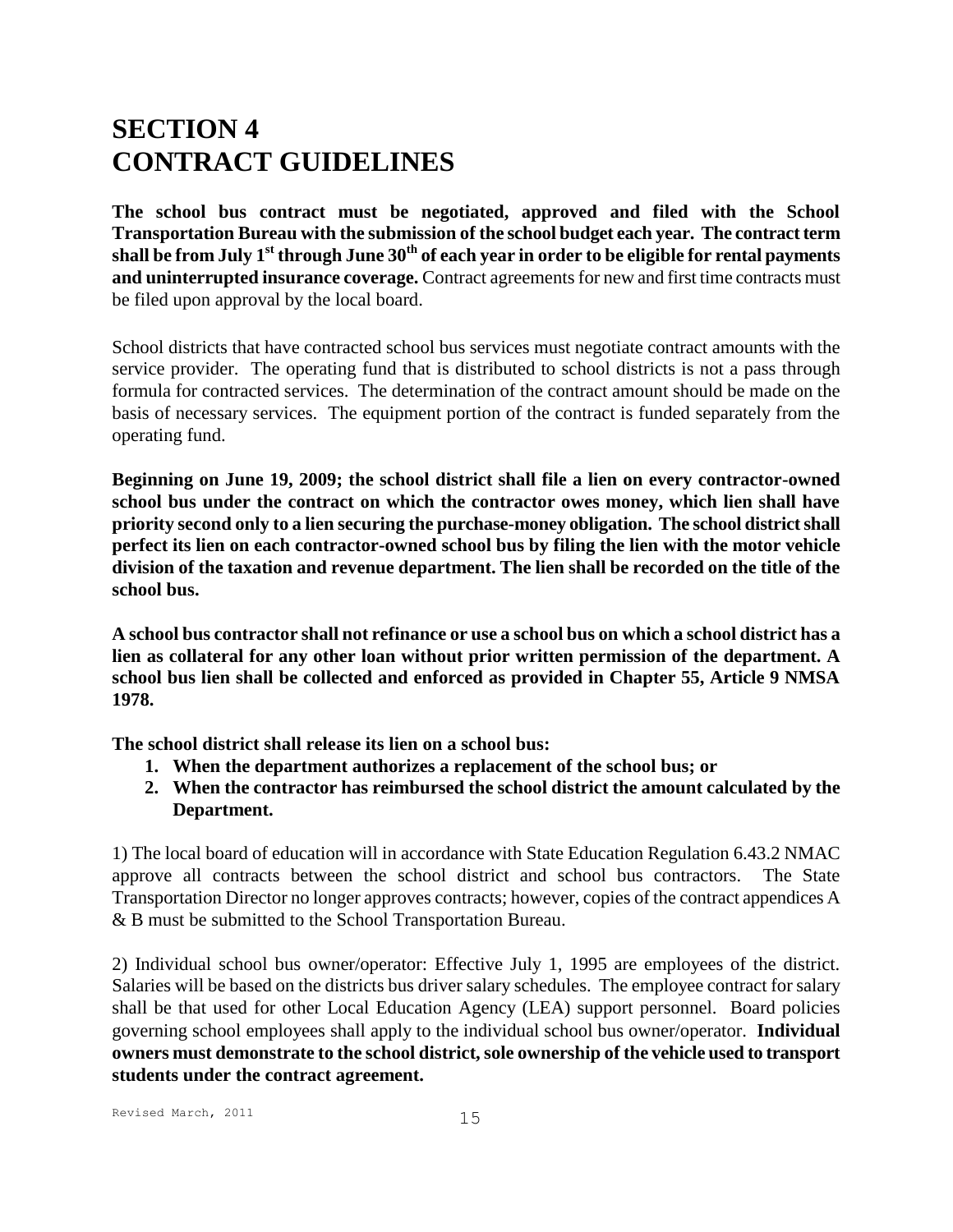3) Employee/Contractor Relationship: A school district may not enter into any school bus fleet service contract with any person who is simultaneously employed by that school district as an individual school bus owner operator or employed by the district.

The sale/resale of contractor owned equipment shall be done in accordance with **22-8-27, Transportation equipment and 22-16-3, School bus service contracts**. In the event a school bus service contract is terminated, the Secretary of Education shall calculate the remaining number of years that a bus could be used based on a twelve-year replacement cycle and calculate a value reflecting that use. The local school district shall deduct an amount equal to that value from any remaining amount due on the contract, or if no balance remains on the contract, the contractor shall reimburse the school district an amount equal to the value calculated.

In the event a contract with a school bus operator is terminated, the buses owned by the operator that are used pursuant to his or her school bus service contract shall be appraised by three qualified appraisers appointed by the local school board and approved by the State Transportation Director. The operator succeeding to the contract shall purchase, with the approval of the operator whose contract was terminated, all of the buses owned by the former operator at their appraised value. The three appraisals shall be conducted onsite, and the sale price shall be made at the least appraisal amount. In the event that the equipment owner does not accept the appraisal amount, the local school district shall notify the (contractor) equipment owner, that there is no further obligation on the succeeding contractor to purchase the equipment. The local school district shall notify the State Transportation Director in writing and request approval for new equipment.

## **School District Buy-out from Contractor**

In the event that contract services are being considered for non-renewal and the local district intends to operate school owned buses to provide transportation services, the school district must notify the State Transportation Director in writing at least one year in advance of non-renewal. The Secretary of Education may consider any justified emergencies and render a decision.

**Contract Termination**: In the event that a contract is terminated, State Statutes **22-8-27 Transportation equipment and 22-16-3 School bus service contracts** shall apply. It is the responsibility of the local school district to notify the Public Education Department of the contract termination, and the PED will provide instructions for implementing the required actions.

**Penalty**: Public monies generated under the Formula shall not be used to subsidize, in whole or in part, any buses used for non-public school, private charter or commercial business. Any dedicated Public School Bus used at any time in that capacity shall be disqualified from receiving any part of a rental fee (other than under a single trip limited exemption of 65-2-126 or under the provisions of the Emergency Transportation Act 22-17-Section 1-4 NMSA, 1978).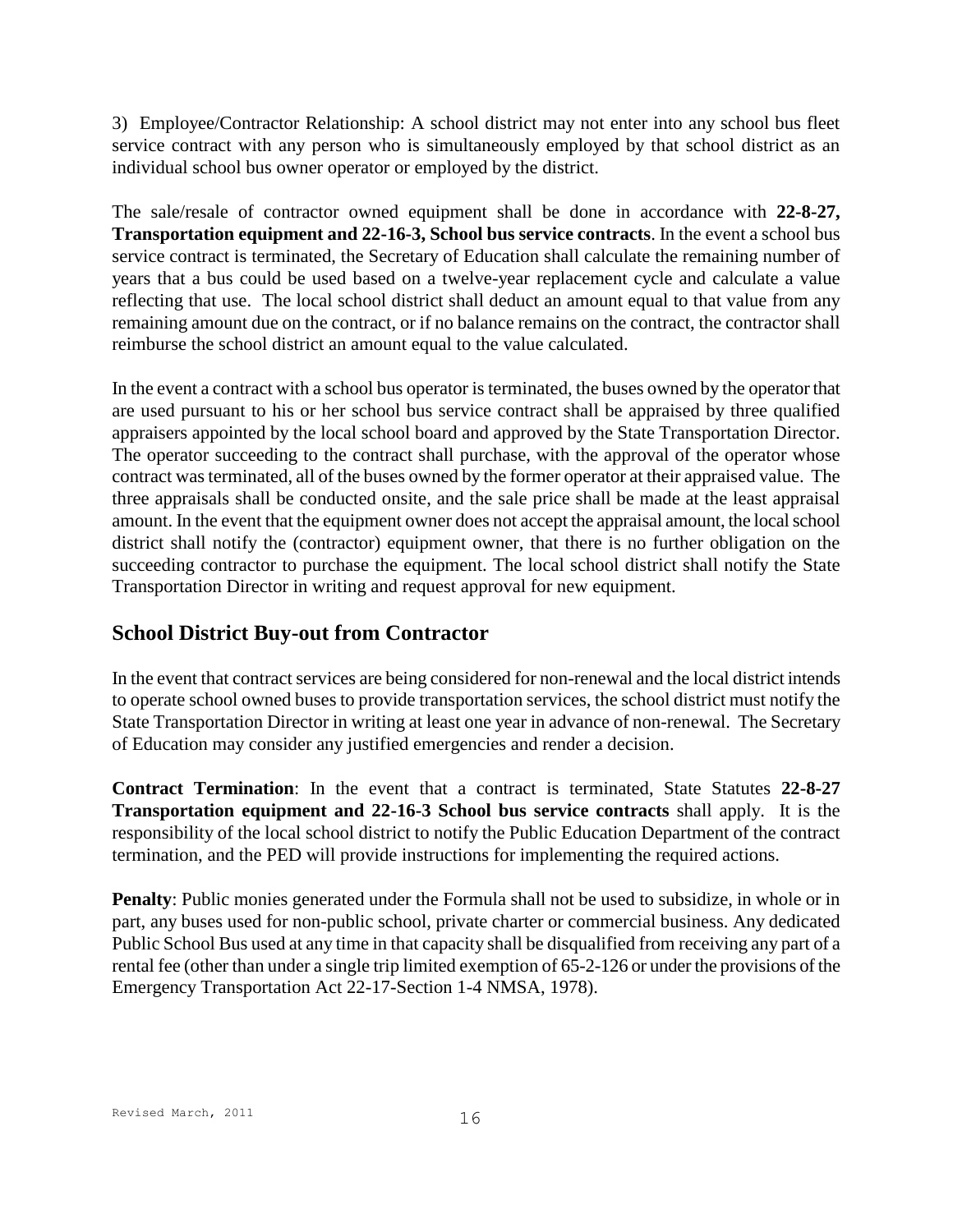# **SECTION 5 CAPITAL OUTLAY, RENTAL FEES**

Public School districts which own and operate their own school buses may receive an equipment allowance to purchase or replace eligible school buses which are utilized for the purpose of transporting eligible children to and from school on approved school bus routes. **To receive funds, no school bus may be purchased without prior written approval from the State Transportation Director. The approval to purchase or replace a school bus specifically identifies the owner involved in this transaction. This transaction shall not be transferred without prior written approval from the State Transportation Director.**

The capital outlay allowance is for a school bus, which meets current New Mexico construction and design standards for school buses. School districts shall purchase school buses at the lowest bid price. The bid shall include the price of each base item (minimum standards) and the price of each additional approved option.

Beginning with the 2000-2001 school year, the credit for a school bus trade-in will no longer apply. The cost for extra options, which are permitted by standards, may be funded under the capital outlay portion. The school district may use the trade-in allowance from a school bus traded in towards the purchase of a new school bus to cover the cost for optional items. This will allow school districts to cover the costs for optional equipment to meet operational conditions that exist in their area. Capital outlay is based on the following procedures:

**School districts shall report adjustments to rental fees when a privately owned school bus is declared unusable due to an accident and shall adjust the earned rental fee to the accident date.**

# **SCHOOL BUS REPLACEMENTS**

## **A. Bus Replacement Categories**

- I. Scheduled replacement is based on the following criteria
	- a. Age of a bus (Buses are replaced on a twelve-year replacement cycle)
	- b. Mileage (Highest mileage buses that are eleven years of age will be considered for replacement provided that funding is available)
- II. Emergency replacement procedures

A request may be made to the State Transportation Director for emergency replacements based upon justifiable conditions.

#### Revised March, 2011 17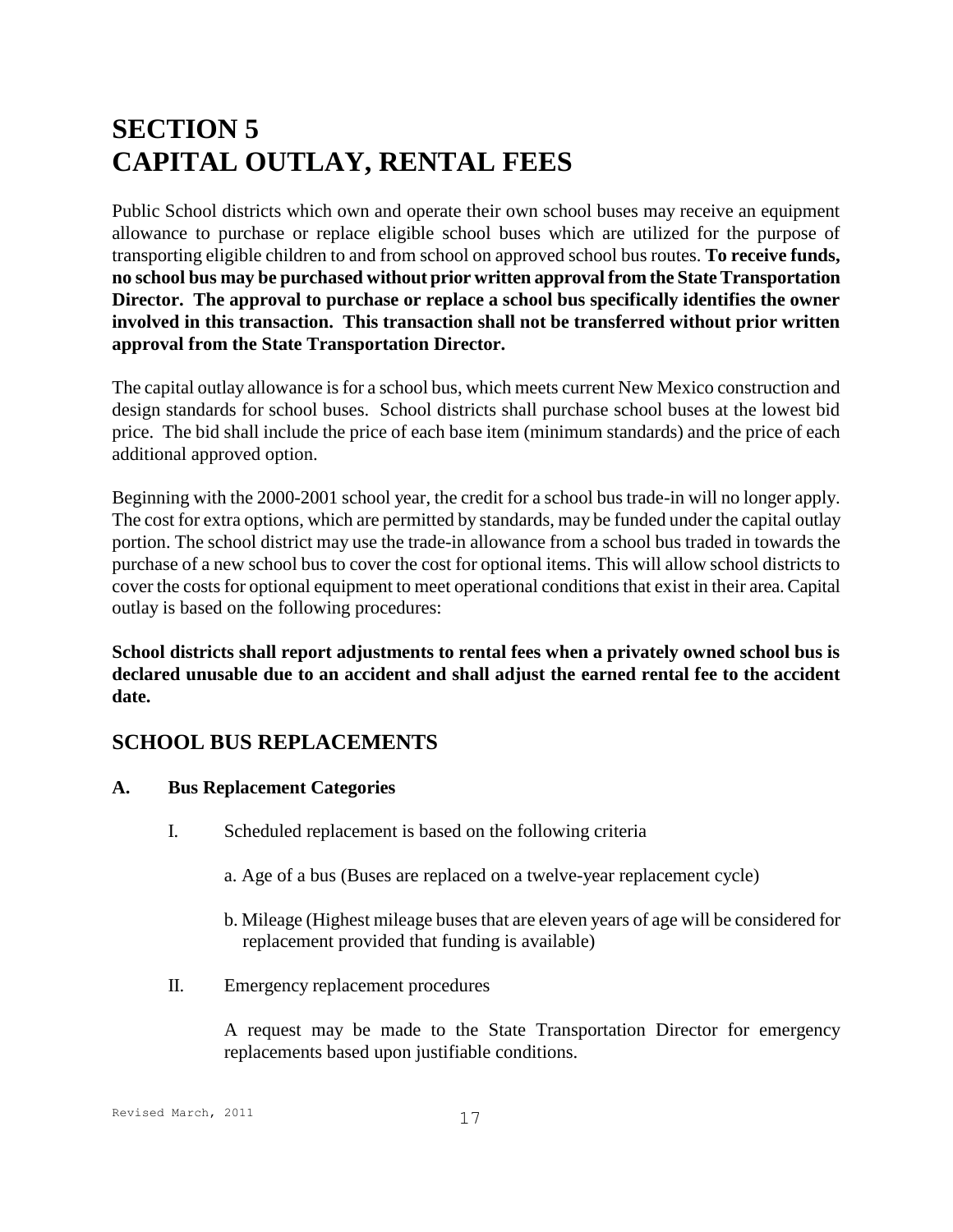The school district must verify that the request meets the following conditions and forward supporting documents to the school transportation bureau:

a. Accident (When a bus is involved in an accident and the insurance adjustment considers the bus not repairable due to excessive damage, an emergency replacement may be authorized. Documentation from the insurance company must be submitted with the request for bus replacement.)

b. Other emergency replacements (i.e., essential to serve the needs of students, excessive maintenance costs, unsafe condition of the bus) approval will be based on verification of the following and availability of revenue:

\* A preventive maintenance schedule, which documents proper care of the bus and which meets or exceeds the manufacturer's recommended service requirements.

- \* Records demonstrate excessive maintenance and operation costs.
- \* Bus inspections verify that the bus is not safe to operate and cannot be made safe.
- \* Verification that the bus cannot be repaired at a reasonable cost.
- \* Verification that excessive mileage has accrued on the bus as a result of operating to and from transportation bus routes.
- \* If the mileage has accrued from other than to and from transportation services, the district must demonstrate that maintenance and upkeep have been paid from an appropriate fund.
- III. New equipment for growth

A request may be made to the State Transportation Director for new equipment based upon the following justifiable conditions.

- a) The district must demonstrate as part of their justification, that all current equipment is utilized efficiently and additional equipment is necessary for required services.
- b) The district must verify that the additional equipment is for eligible students.
- c) The district must verify that transportation services are not provided for students who are not eligible for transportation.
- d) Approval of additional equipment will be based on available funding and priority of need.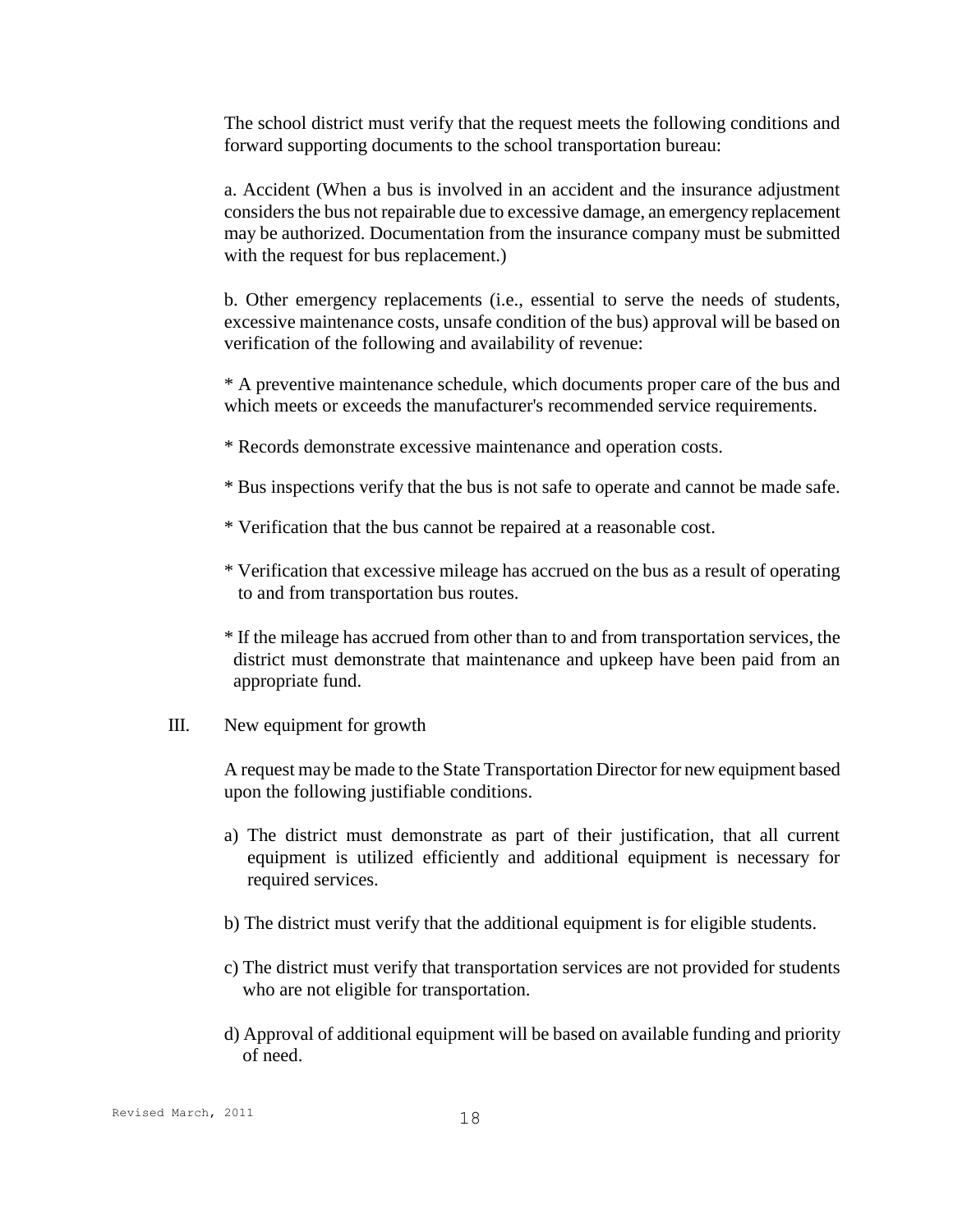e) Requests for additional school buses for transportation to school as a matter of choice will be considered. The district plan must be submitted for approval a year in advance. Approval for additional equipment is contingent on available funding.

#### **B. Public Education Department Procedures for Bus Replacements**

- I. The Public Education Department includes within Legislative request the number of buses eligible for replacement for contract and school owned operations based on the established criteria for the normal replacement cycle and for emergency replacements.
- II. The School Transportation Bureau will submit a bus replacement form for the eligible buses (twelve years of age) to the respective school district once approved and signed by the State Transportation Director.
	- a. The State Transportation Director will determine the capital outlay cost of the bus for school owned operations based on actual bid price quotations. The rental fees for contracted operations will be based on the determined base price amount, amortized over a 5 year period at the prime rate plus one each size category within the rental fee schedule. The eligible rental fees are calculated based on the manufactures rated seating capacity. The specially equipped bus rental fees are based on the manufacture's rated seating capacity prior to the installation of the lift mechanism or removal of seats.

School bus contractors may use the trade-in allowance from school buses traded in towards the purchase of a new school bus to cover the cost for optional items. This will allow school bus contractor to cover the cost for optional items to meet operational conditions that exist in their area.

b. School owned operations will follow bidding procedures and provide the School Transportation Bureau a copy of the following:

Bid award with price quotations (for each item) Invoice School bus replacement form and Database information Update Certificate of registration form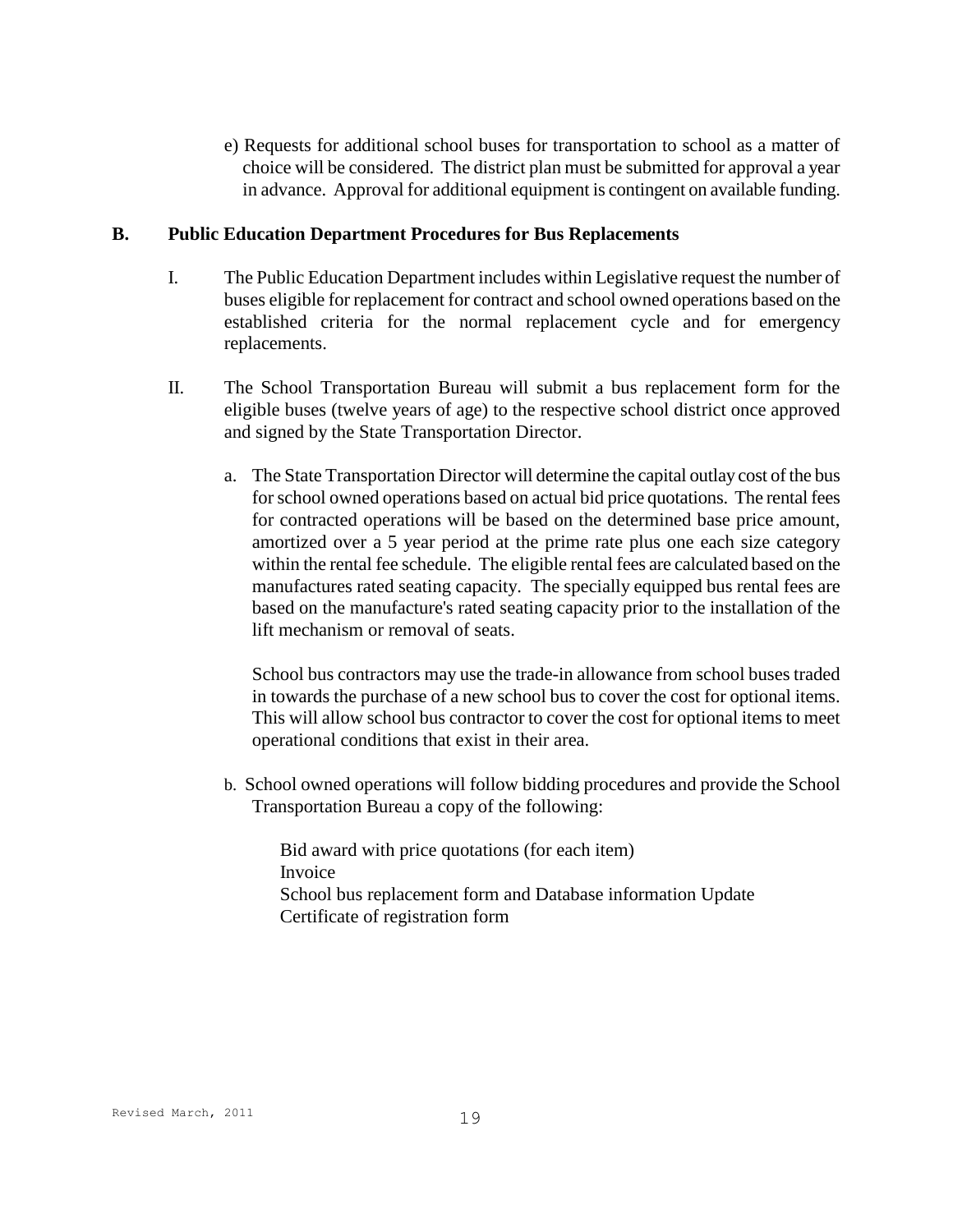c. The Public Education Department will reimburse school district bus purchases for the amount of the base standard cost of the bus. The additional cost may be funded from other district revenues, transportation operational funds, or from school bus trade-in allowance with the approval of the local board of education and the State Transportation Director.

### **C. School District Procedures for school bus purchases**

- I. Normal school bus replacements (twelve-year cycle) will be determined by the School Transportation Bureau. Each receiving school district will be notified of the scheduled replacements on forms approved and signed by the State Transportation Director. In the event that the school district requires a change in equipment from the approved replacement, the school district must notify the State Transportation Director in writing requesting those changes. Any bus purchases made without prior written approval will not be eligible for funding.
- II. Emergency school bus replacements may be requested by a school district. The district must include the justification for the emergency replacement as outlined in the Emergency Replacement Procedures above.

**To establish budget authority, the district must submit a Budget Adjustment Request (BAR) with the applicable base bid price quotes.**

## **Rental Fees for School Bus Contractors**

### **To receive funds, no school bus may be purchased without prior written approval from the State Transportation Director.**

School buses purchased (1996 and later model) and placed into service during the school year are eligible for rental fees for five (5) full years through the appropriate school district.

**Budget Adjustment Requests (BAR) for rents & leases received at PED after May 1st will not be approved for funding during the current year.** The funding for these buses will not be approved for distribution until July  $1<sup>st</sup>$ .

Rental fees will be earned beginning on the first day that the bus is placed into service and contingent upon completion of a school bus inspection.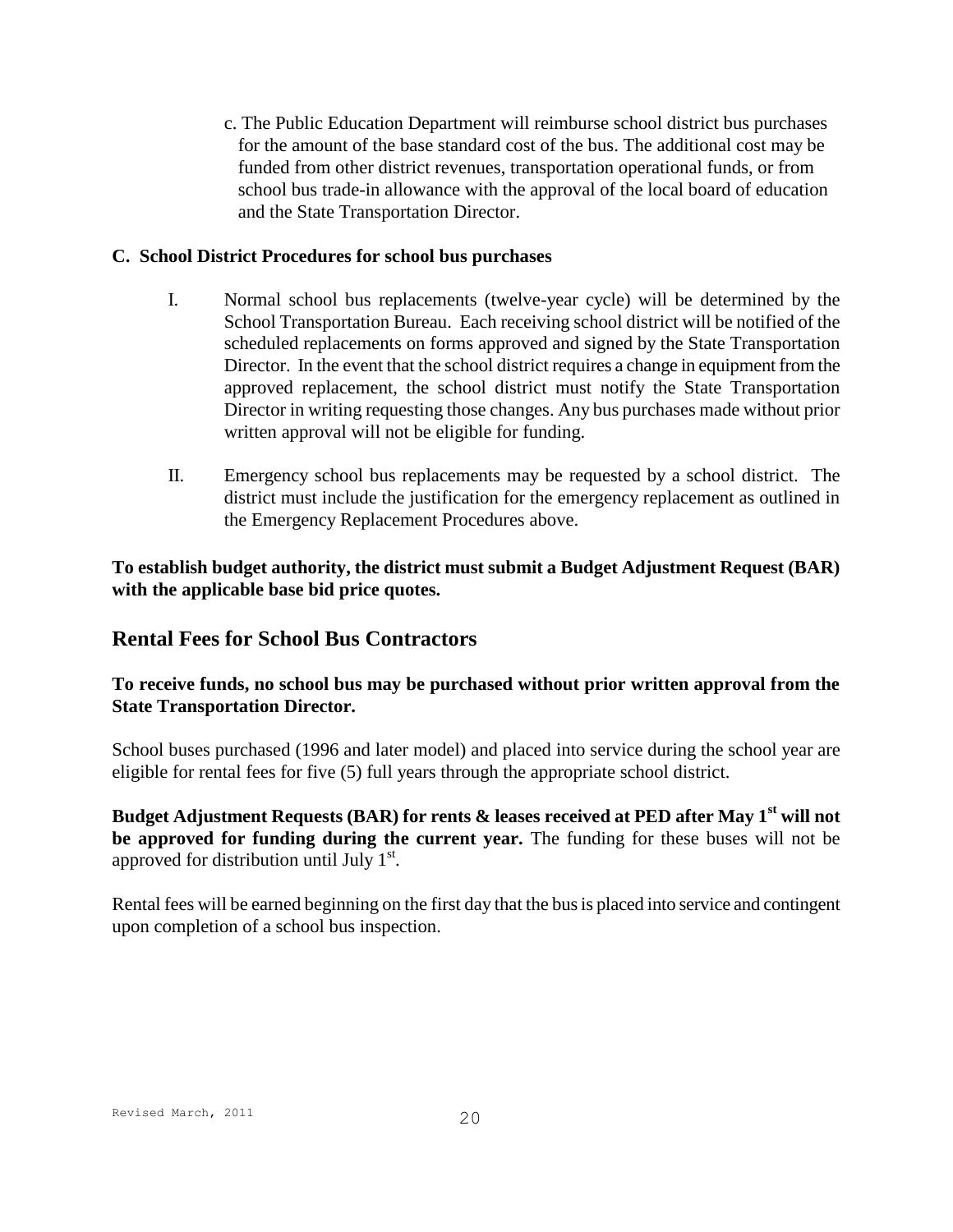### **The BAR justification for contracted operation school bus purchase rental fees shall include:**

- 1. School bus replacement form and database information update;
- 2. Certification of title and registration (Copies);
- 3. **Approved and signed** contract amendments with appendix A and B (Copies);
- 4. Approval to purchase or replace a school bus form; and
- 5. **Verification of a lien filed with the Motor Vehicle Division.**

Changes to rental fees (object 54620) also require amended contract appendix A and B.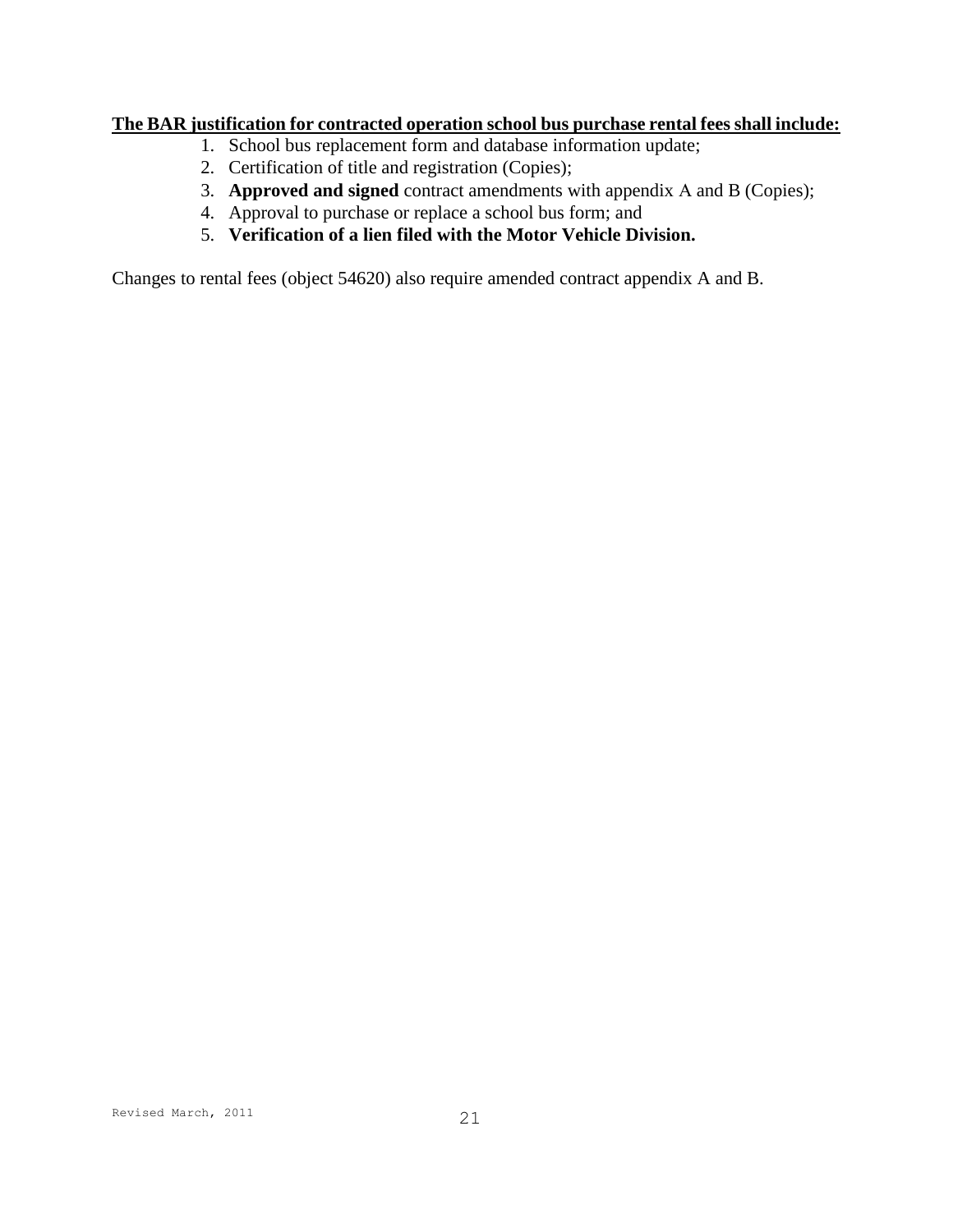# **SECTION 6 BUDGETING INSTRUCTIONS AND DEFINITIONS**

# **BUDGET PREPARATION**

State Education Regulations are approved pursuant to Statute to establish standard for school budgets and to create uniform financial accounting procedures for all New Mexico public schools. The transportation allocation is budgeted in the 13000 Fund/Subfund.

# **DOCUMENTS REQUIRED FOR BUDGET PREPARATION**

- I. Administrative requirements and procedures for preparing school transportation budgets.
- II. Transportation distribution formula.
- III. School district rental fee table.

# **BUDGET DEVELOPMENT**

Each Local Education Agency (LEA) shall establish their tentative budget based on the revenue generated by the transportation funding formula. Each Local Education Agency (LEA) will budget their revenue as appropriate to meet identifiable transportation needs.

The operational transportation distribution does not include rental fees, or capital outlay for school owned buses. The rental fees are identified separately for each Local Education Agency (LEA). This amount shall be budgeted in object 54620.

If your district has received approval to purchase a bus from current year revenue, and the equipment has not been received prior to June 30, the amount of the commitment (purchase order amount) shall be encumbered and a budget adjustment request must be processed to receive budget authority in the following fiscal year. School districts must not process a check for payment until the equipment is delivered.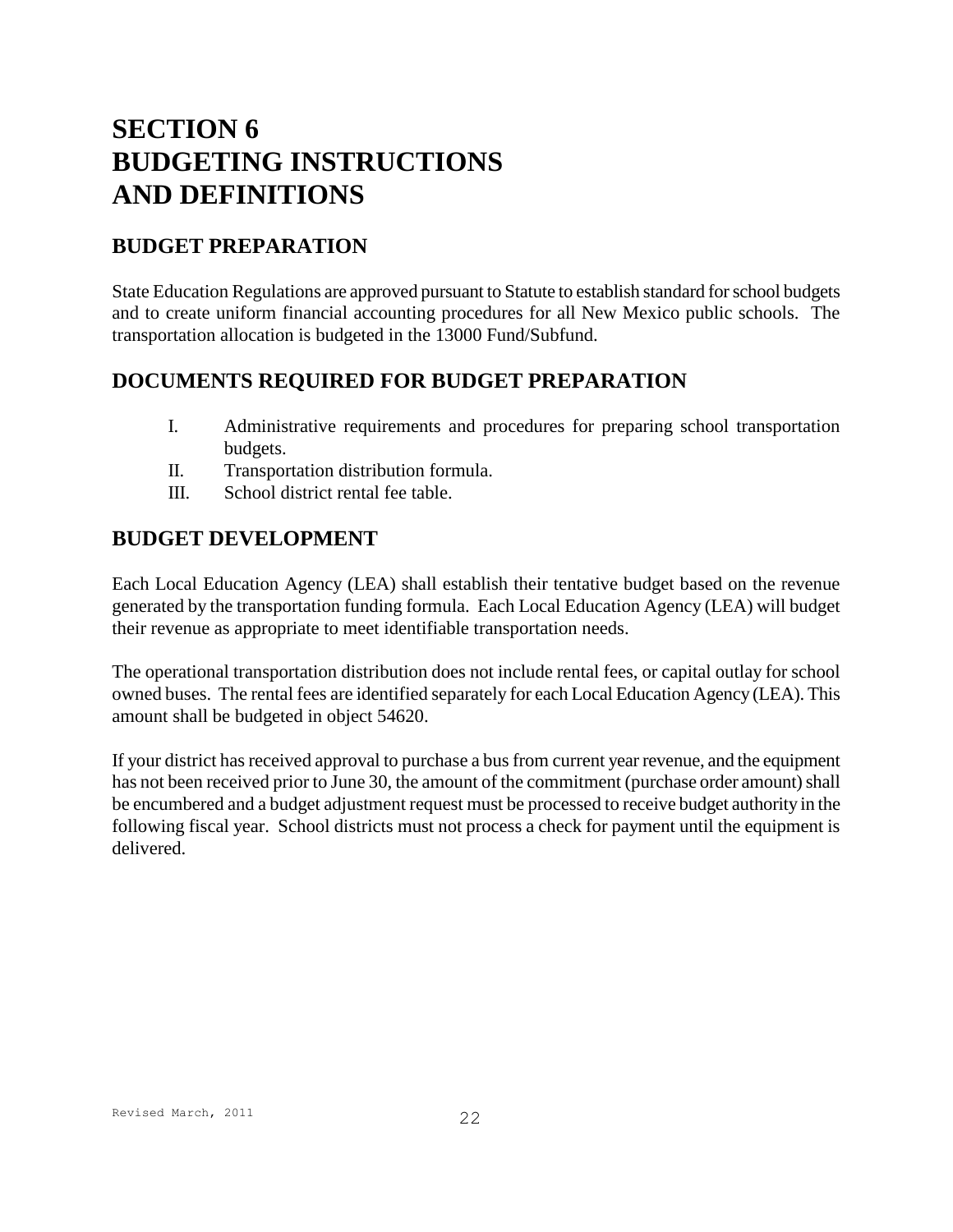# **TRANSPORTATION DISTRIBUTION WORKSHEET**

Before you prepare your budget, you will need to carefully review the School Transportation Distribution Formula/Allocation and the projected rental fee summary for the upcoming School year. The Revenue Code for Transportation Distribution is 43206.

Be sure to consider:

- Administrative Costs
- Benefits
- Controlled Substance Testing Requirements (55915)
- Training Costs
- Insurance Premiums
- Liability premium for school bus inspectors (55914)
- Safety Certifications (school bus inspections) (55916) (1) The entire amount required shall be budgeted in this object code.
- Rental Fee's  $(54620)$
- Unobligated Reserve to meet unanticipated costs

# **UNIFORM CHART OF ACCOUNTS (UCOA)**

## **2700 STUDENT TRANSPORTATION**

Activities concerned with conveying students to and from school, as provided by state and federal law. This includes trips between home and school and trips to school activities. Used with Program 0000 only. Activities include:

 **Vehicle Operation.** Activities involved in operating vehicles for student transportation, from the time the vehicles leave the point of storage until they return to the point of storage, including operation of buses or other student transportation vehicles.

Revised March, 2011 23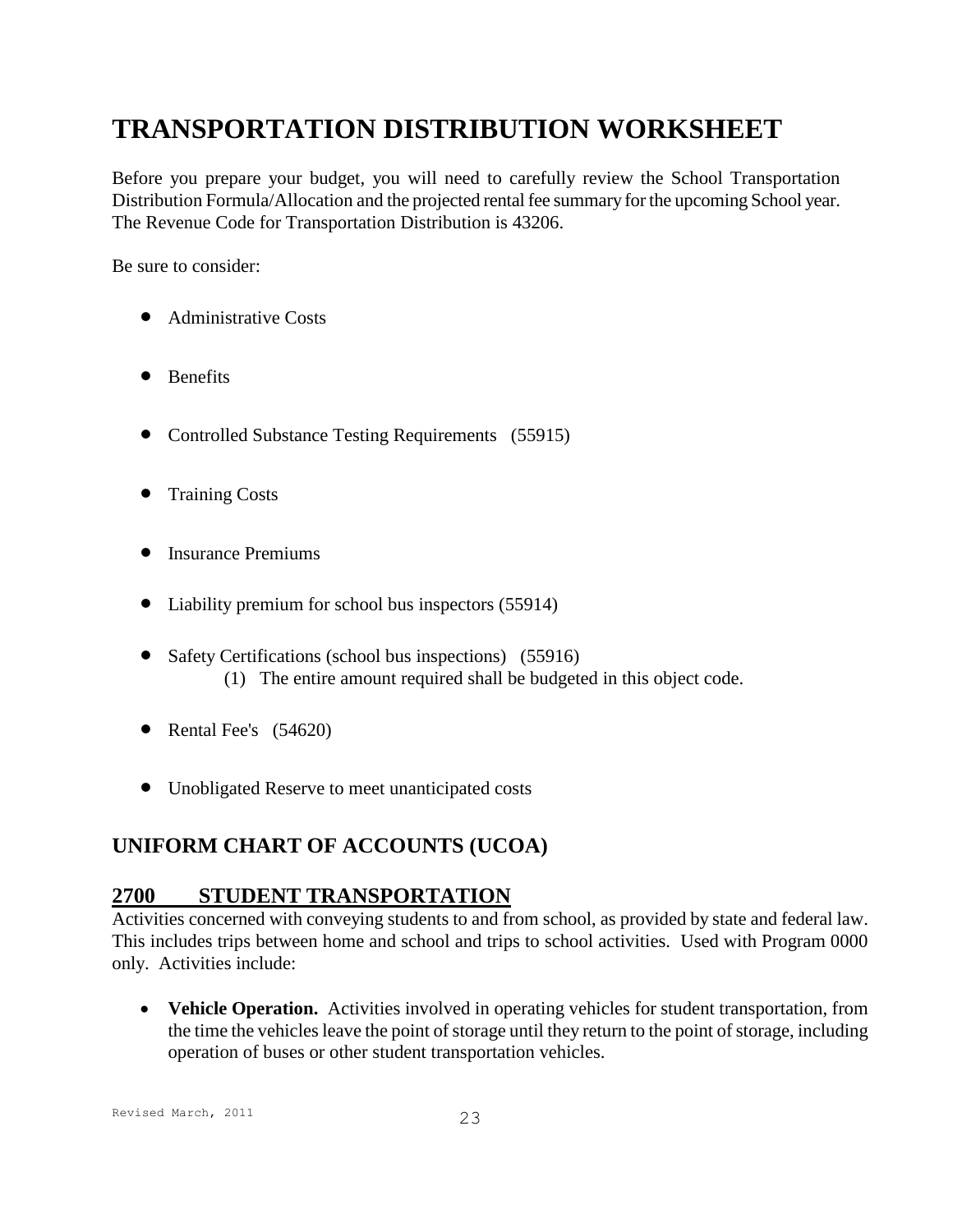- **Monitoring Services.** (**NOT PERMITTED WITH FUND 13000).** Activities concerned with supervising students in the process of being transported between home and school and between school and school activities. Such supervision can occur while students are in transit and while they are being loaded and unloaded and it includes directing traffic at the loading stations.
- **Vehicle Servicing and Maintenance.** Activities involved in maintaining student transportation vehicles, including repairing vehicle parts; replacing vehicle parts; and cleaning, painting, fueling, and inspecting vehicles for safety.

## **OPTIONAL UCOA FUNCTION CODES**

#### **2700 Student Transportation – Sub Functions OPTIONAL**

- **2710 Vehicle Operation.** Activities that may be included in this **optional** code involve in operating vehicles for student transportation, from the time the vehicles leave the point of storage until they return to the point storage. These would include operation of buses or other student transportation vehicles.
- **2720 Monitoring Services.** (**NOT PERMITTED WITH FUND 13000).** Activities that may be included in this **optional** code are concerned with supervising students in the process of being transported between home and school and between school and school activities, including supervision that occurs while students are in transit and while they are being loaded and unloaded, as well as directing traffic at the loading stations.
- **2730 Vehicle Servicing and Maintenance**. Activities that may be included in this **optional** code are those involved in maintaining student transportation vehicles, including repairing vehicle parts; replacing vehicle parts; and cleaning, painting, fueling, and inspecting, vehicles for safety.
- **2790 Other Student Transportation Services.** Student transportation services that cannot be classified elsewhere in the 2700 series may be included in this **optional** code.

## **OBJECT DEFINITIONS**

## **REVENUE CODES**

#### **45303 SALE OF REAL PROPERTY (> \$25,000) OR EQUIPMENT (>\$5,000)**

Proceeds from the sale of real property (\$25,000 or more) or property/equipment (\$5,000 or more). Approval by the Public Education Department is required prior to the sale.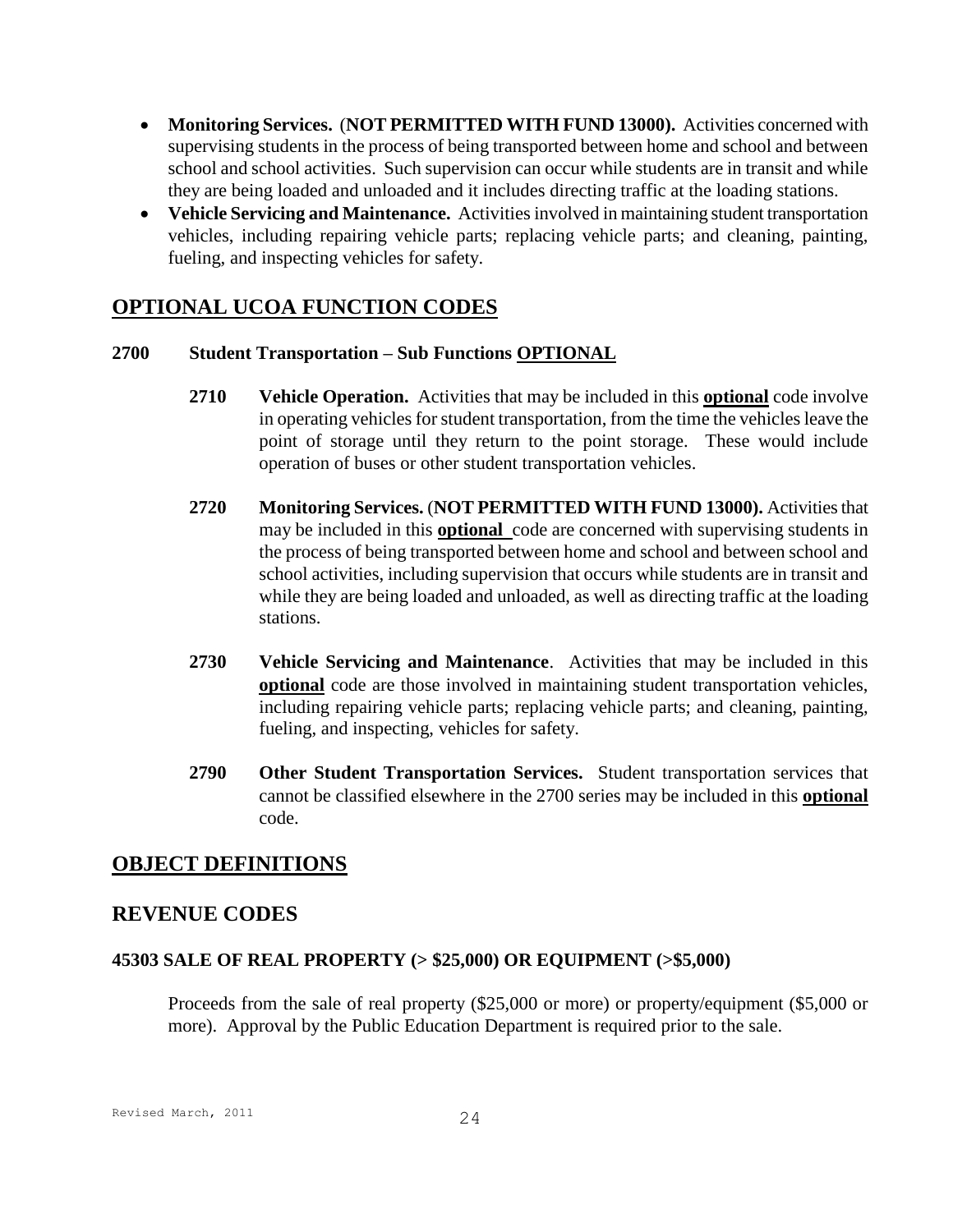#### **45304 SALE OF PERSONAL PROPERTY (<\$25,000) OR EQUIPMENT (<\$5,000)**

Proceeds from the sale of property (under \$25,000) and/or equipment (under \$5,000).

#### **41953 INSURANCE RECOVERIES**

Insurance recoveries for the replacement of personal, real property, and/or equipment.

#### **41980 REFUND OF PRIOR YEAR'S EXPENDITURES**

Refunds/reimbursements from prior year expenditures.

#### **41500 INVESTMENT INCOME**

Earnings from all deposits and investments. Such receipts shall be credited to the revenue account that provided the cash for investment.

#### **43102 PED STATE FLOW THROUGH GRANTS**

Revenue from the State appropriated grants that flow through the Public Education Department.

#### **43104 EMERGENCY SUPPLEMENTAL**

Money in the transportation emergency fund is for the purpose of funding school transportation emergencies. The Secretary of Education shall make distributions only to ensure the safety of students receiving to-and-from transportation services.

### **43206 TRANSPORTATION DISTRIBUTION**

Distribution for the purpose of providing transportation to and from schools for pupils in grades K-12 and qualified special education students. Revenue shall be credited to the Transportation Subfund

#### **43210 SPECIAL CAPITAL OUTLAY - STATE**

State grants for specific capital outlay purposes.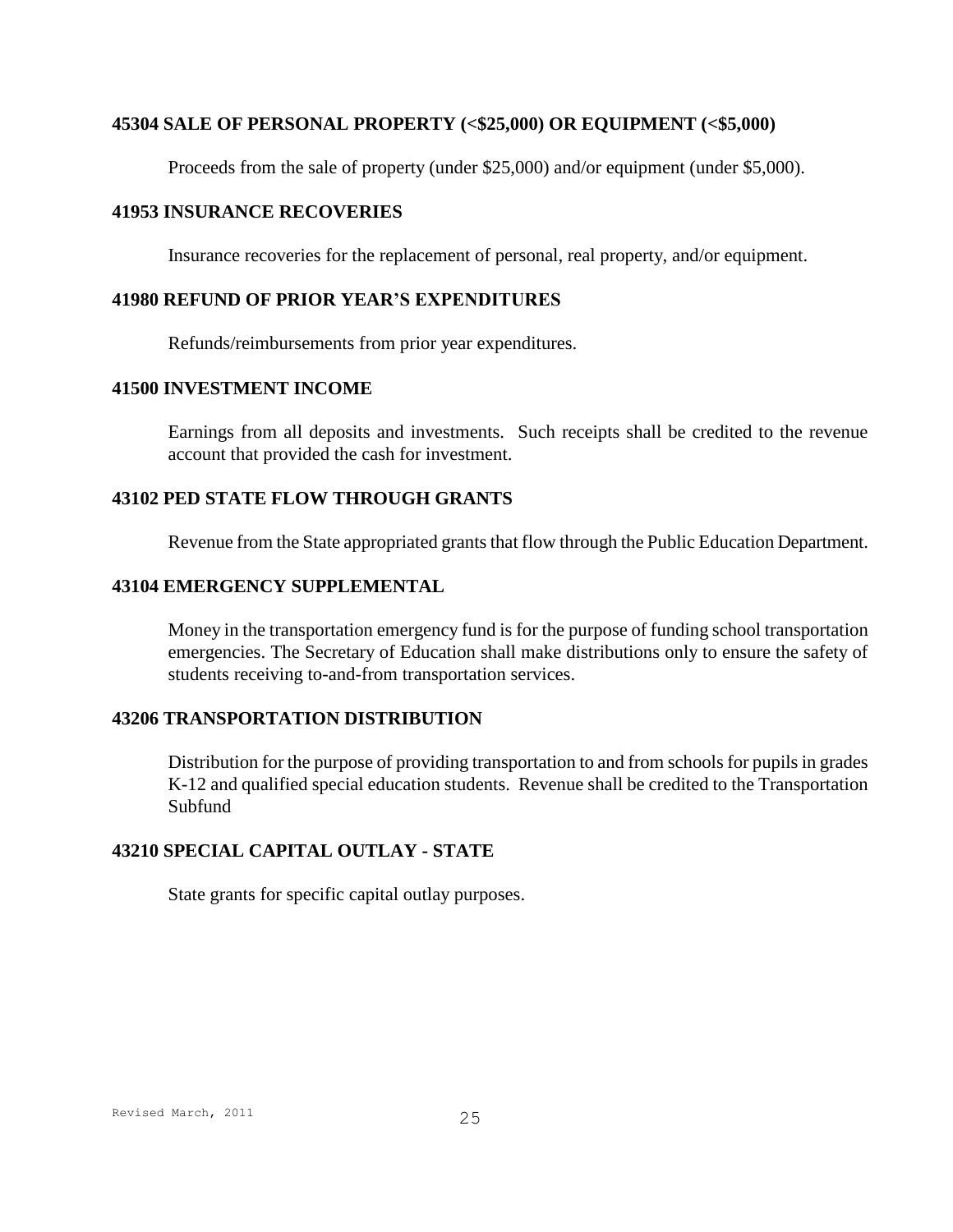# **EXPENDITURE CODES**

# **51000 PERSONNEL SERVICES – COMPENSATION**

Amounts paid to both permanent and temporary school district and charter school employees, including personnel substituting for those in permanent positions. This includes gross salary for personnel services rendered while on the payroll of the school district or charter school and other forms of compensation. Used with all Functions the except 2900 (Other Support Services), 4000 (Capital Outlay), and 5000 (Debt Service). Used with all Job Classifications except 0000 (None). *This is a "roll-up" account for accumulation of totals. Entries are not posted to the "roll-up" account, but to the accounts listed below.*

- **51100 Salaries Expense.** Full-time, part-time, and prorated portions of the costs for work performed by permanent and temporary employees of the school district or charter school.
- **51200 Overtime Expense.** Amounts paid to non-exempt employees of the school district or charter school in either temporary or permanent positions for work performed in addition to the normal work period for which the employee is compensated under regular and temporary salaries. The terms of such payment for overtime are a matter of state and local regulation and interpretation.
- **51300 Additional Compensation.** Amounts paid to both permanent and temporary school district or charter school employees for items such as bonuses or incentives that are in addition to standard compensation. Includes stipends (amounts paid to both permanent and temporary school district or charter school employees that are paid on a regular or irregular basis for some specific purpose such as serving as a department chair or coaching that are in addition to standard compensation).

# **52000 PERSONNEL SERVICES - EMPLOYEE BENEFITS**

Amounts paid by the school district or charter school on behalf of employees (amounts not included in gross salary but in addition to that amount). Such payments are fringe benefit payments and, although not paid directly to employees, nevertheless are part of the cost of personnel services. Used with all Functions except 2900 (Other Support Services), 4000 (Capital Outlay), and 5000 (Debt Service). Used with all Job Classifications except 0000 (None). *This is a "roll-up" account for accumulation of totals. Entries are not posted to the "roll-up" account, but to the accounts listed below.*

- **52100 Retirement Contributions.** Employer's share of any state or local employee retirement system paid by the school district or charter school, including the amount paid for employees assigned to federal programs. Separate accounts have been established for the 52100 series. *This is a "roll-up" account for accumulation of totals. Entries are not posted to the "roll-up" account, but to the accounts listed below.*
	- **52111 Educational Retirement.** Employer's share of Educational Retirement contribution.
	- **52112 ERA Retiree Health.** Employer's share of Educational Retiree Health Care contribution.

Revised March, 2011 26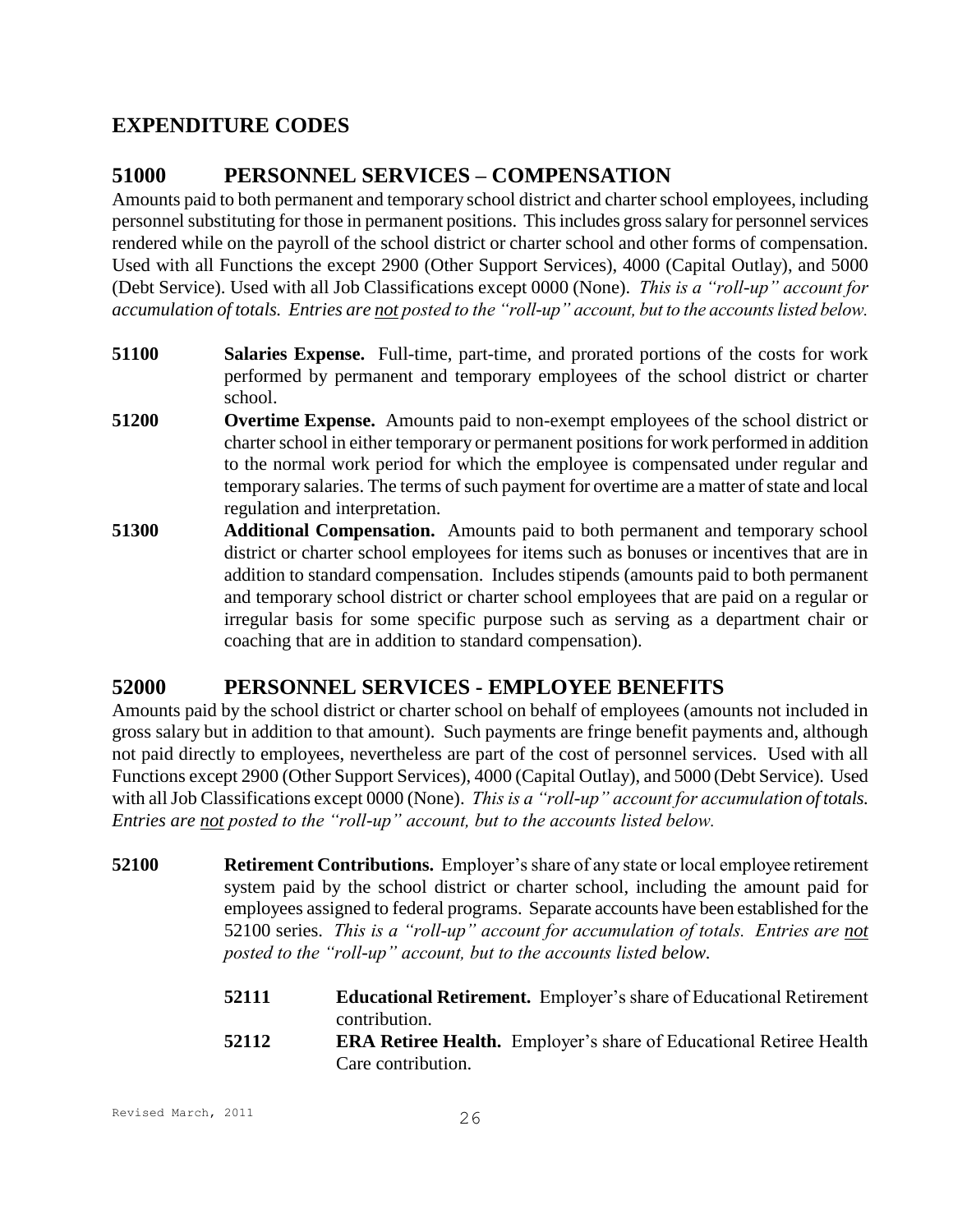**52200 Social Security Contributions.** Employer's share of Social Security paid by the school district or charter school. Separate accounts have been established for the 52200 series. Additional accounts may be added as needed for this same purpose. *This is a "roll-up" account for accumulation of totals. Entries are not posted to the "roll-up" account, but to the accounts listed below.*

> **52210 FICA Payments.** Employer's share of Social Security – FICA taxes. **52220 Medicare Payments.** Employer's share of Social Security – Medicare contribution.

- **52300 Health/Medical Benefits.** Amounts paid by the school district or charter school to provide health benefits for its current employees. These charges should be distributed to the appropriate functions and job classifications in accordance with the related salary expenditures. Separate accounts have been established for the 52300 series. *This is a "roll-up" account for accumulation of totals. Entries are not posted to the "roll-up" account, but to the accounts listed below.*
	- **52311 Health and Medical Premiums.** Employer's share of health and medical premiums.
	- **52312 Life.** Employer's share of life insurance premiums.
	- **52313 Dental.** Employer's share if dental insurance premiums.
	- **52314 Vision.** Employer's share of vision insurance premiums.
	- **52315 Disability.** Employer's share of disability insurance premiums.
	- **52316 Other Insurance.** Employer's share of insurance benefits authorized by the New Mexico Public Schools Insurance Authority (NMPSIA) not previously identified.
- **52500 Unemployment Compensation.** Amounts paid by the school district or charter school to provide unemployment compensation for its employees. These charges should be distributed to the appropriate functions and job classifications in accordance with the salary expenditures. Separate accounts may be added to the 52500 series. *If separate accounts are established within this series, this account becomes a "roll-up" account for the accumulation of totals; in which case no entries should be posted to this account.*
- **52700 Workers Compensation.** Amounts paid by the school district or charter school to provide Workers compensation insurance for its employees. These charges should be distributed to the appropriate functions and job classifications in accordance with salary budget. Separate accounts have been established for the 52700 series. *This is a "rollup" account for accumulation of totals. Entries are not posted to the "roll-up" account, but to the individual accounts listed below.*
	- **52710 Workers Compensation Premium.** Workers compensation for school employed personnel.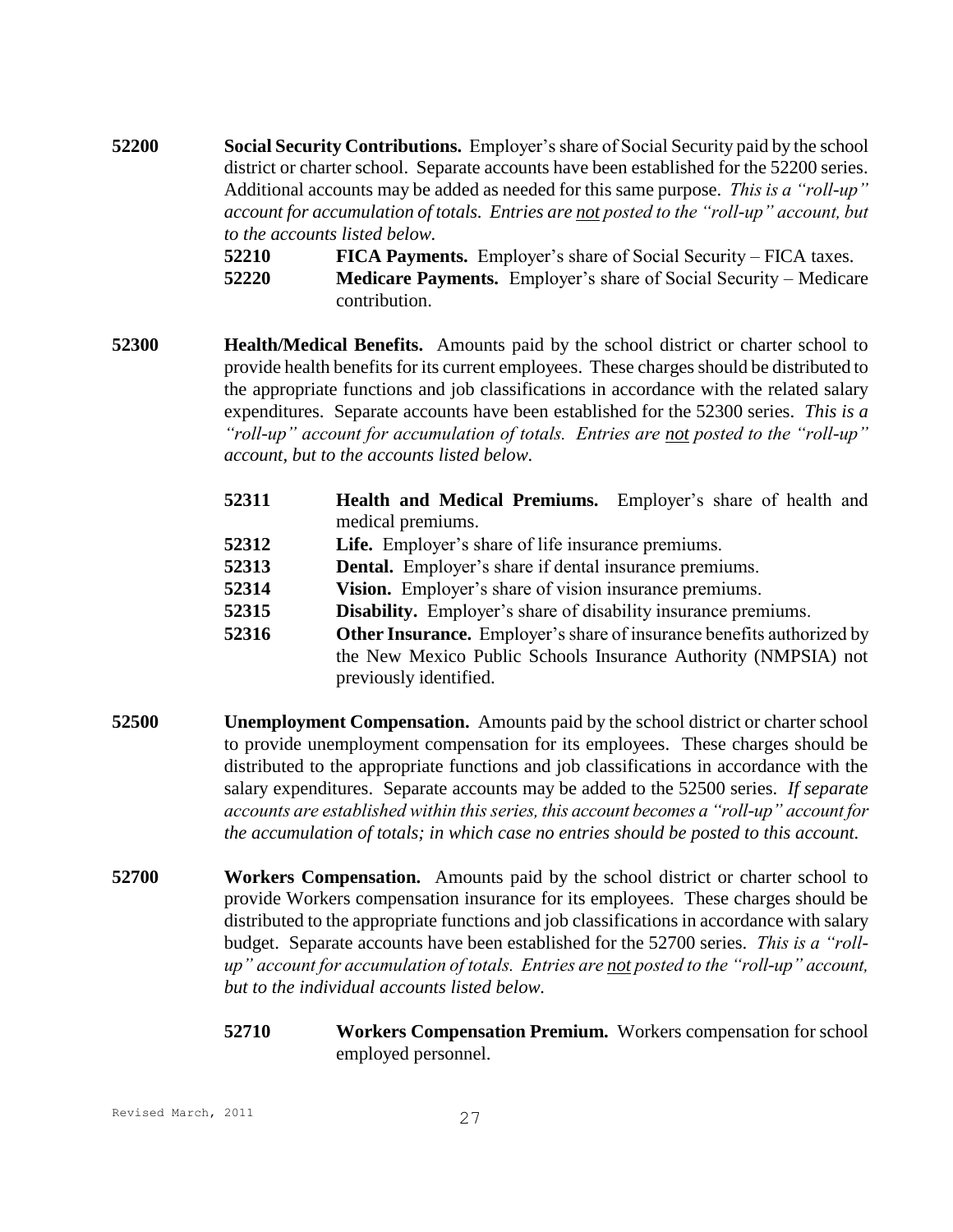- **52720 Workers Compensation Employer's Fee.** School district's or charter school's share of administrative fee.
- **52730 Workers Compensation (Self Insured).** Workers compensation payments to employees from self-funded programs.
- **52900 Other Employee Benefits.** Employee benefits other than those classified above, including fringe benefits such as automobile allowances, housing or related supplements, moving expenses, and paid parking. These charges should be distributed to the appropriate functions and job classifications in accordance with the related salary expenditures. Additional accounts may be added as needed for this same purpose. *This is a "roll-up" account for accumulation of totals. Entries are not posted to the "rollup" account, but to the accounts listed below.*
	- **52911 Cafeteria Plan Fees.** Payments assessed by insurance agent for administering the cafeteria plan (IRS section 125).
	- **52912 Employee Assistance Programs.** Employer's share of employee assistance programs.
	- **52913 Workers Compensation Employee Fee.** Expenditures for employees' share of administrative fee.
	- **52914 Deferred Sick Leave Reserve.** Employee's share of unused sick leave to be transferred to an unused sick leave pool pursuant to the school district's or charter school's deferred sick leave plan.

# **53000 PURCHASED PROFESSIONAL AND TECHNICAL SERVICES**

Services that by their nature can be performed only by persons or firms with specialized skills and knowledge. Although a product may or may not result from the transaction, the primary reason for the purchase is the service provided. Included are the services of architects, engineers, auditors, dentists, medical doctors, lawyers, consultants, teachers, and accountants. Separate accounts have been established for the 53000 series. *This is a "roll-up" account for accumulation of totals. Entries are not posted to the "roll-up" account, but to the accounts listed below.*

- **53330 PROFESSIONAL DEVELOPMENT.** Course fees, tuition, and registration fees for employees other than Teachers and direct instructional personnel. This excludes travel. Used with all Functions except 2900 (Other Support Services), 4000 (Capital Outlay), and 5000 (Debt Service and Miscellaneous).
- **53700 Other Purchased Services.** Other purchased services not previously categorized. Separate accounts have been established for the 53700 series. Additional accounts may be added as needed for this same purpose. *This is a "roll-up" account for accumulation of totals. Entries are not posted to the "roll-up" account, but to the accounts listed below.*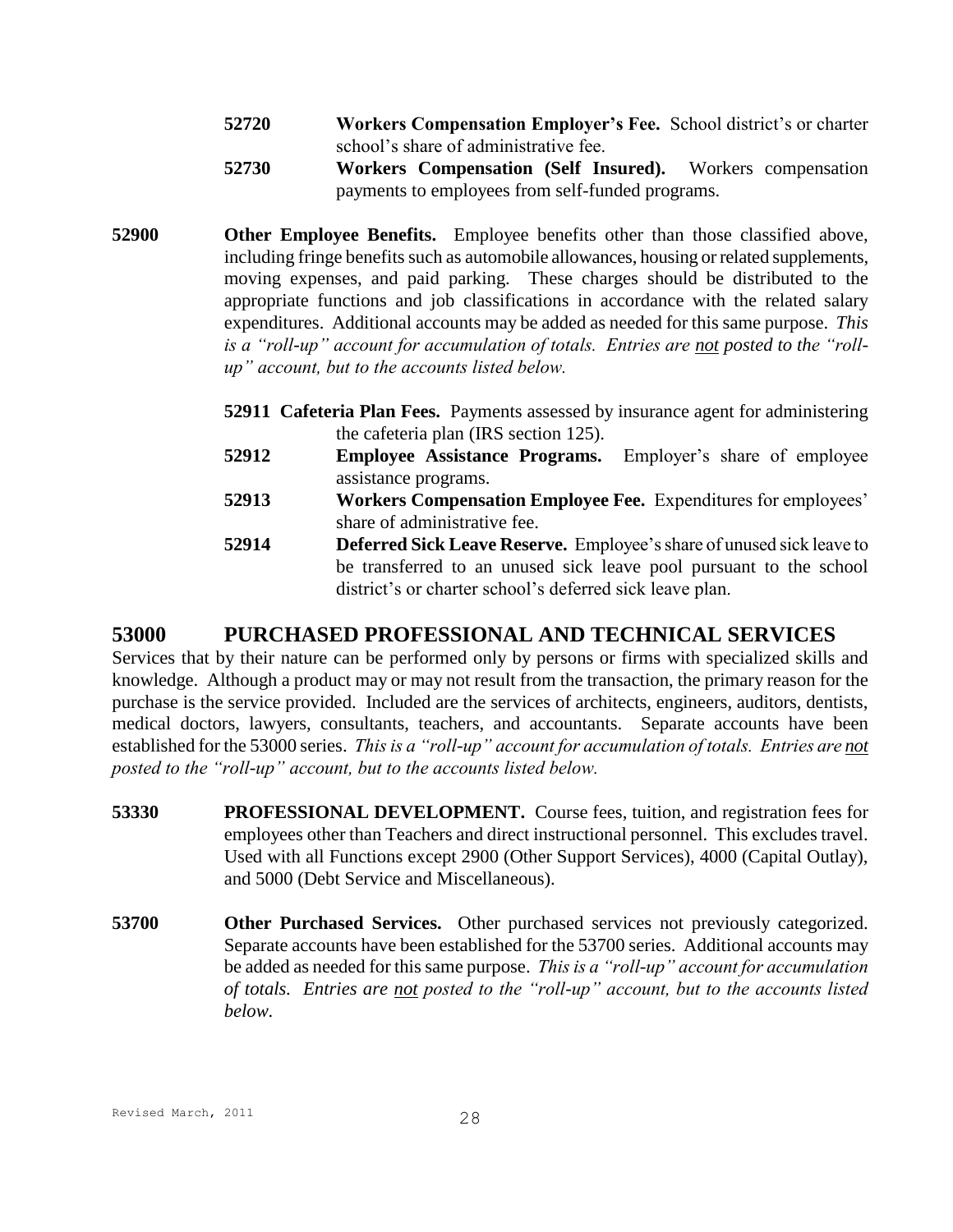**53711 Other Charges.** Includes charges such as court costs, filing fees, notary bonds, professional association dues, commissions, district memberships, non-employee stipends, allowance and other related charges. Postage is to be charged to account 56118 (General Supplies and Materials).

## **54000 PURCHASED PROPERTY SERVICES**

Services purchased to operate, repair, maintain, and rent property owned or used by the school district or charter school when performed by persons other than school district or charter school employees. Although a product may or may not result from the transaction, the primary reason for the purchase is the service provided. *This is a "roll-up" account for accumulation of totals. Entries are not posted to the "roll-up" account, but to the accounts listed below.*

- **54300 Repairs and Maintenance Services.** Expenditures for repairs and maintenance services not provided directly by school district or charter school personnel. Separate accounts have been established for the 54300 series. *This is a "roll-up" account for accumulation of totals. Entries are not posted to the "roll-up" account, but to the accounts listed below.*
	- **54311 Maintenance & Repair – Furniture/Fixtures/Equipment.** Contract service agreements that authorize an individual or outside source to perform maintenance, repair, recondition or overhaul of all school-owned furniture, fixtures, and/or equipment.
	- **54312 Maintenance & Repair – Buildings and Grounds**. Contract service agreements that authorize an outside agency to perform maintenance, repair, and custodial services; including rental of equipment used by school employees in repair and upkeep of school-owned buildings and grounds.
	- **54313 Maintenance & Repair – Vehicles.** Contract service agreements that authorize an outside agency to perform maintenance repair, recondition, or overhaul to school-owned vehicles.
	- **54314 Maintenance & Repair – Buses.** Contract service agreement that authorize an outside agency to perform maintenance, repair, recondition, or overhaul to school-owned buses.
- **54400 Utility Services.** Expenditures for utility services supplied by public or private organizations. Used with Functions 2600 (Operation & Maintenance of Plant), 2700 (Student Transportation), and 3100 (Food Service Operation). Separate account have been established for the 54400 series. *This is a "roll-up" account for accumulation of totals. Entries are not posted to the "roll-up" account, but to the accounts listed below.*
	- **54411 Electricity.** Expenditures for electric utility services including lighting, power, and heat, including fees for rented or contracted lighting from a private or public utility company.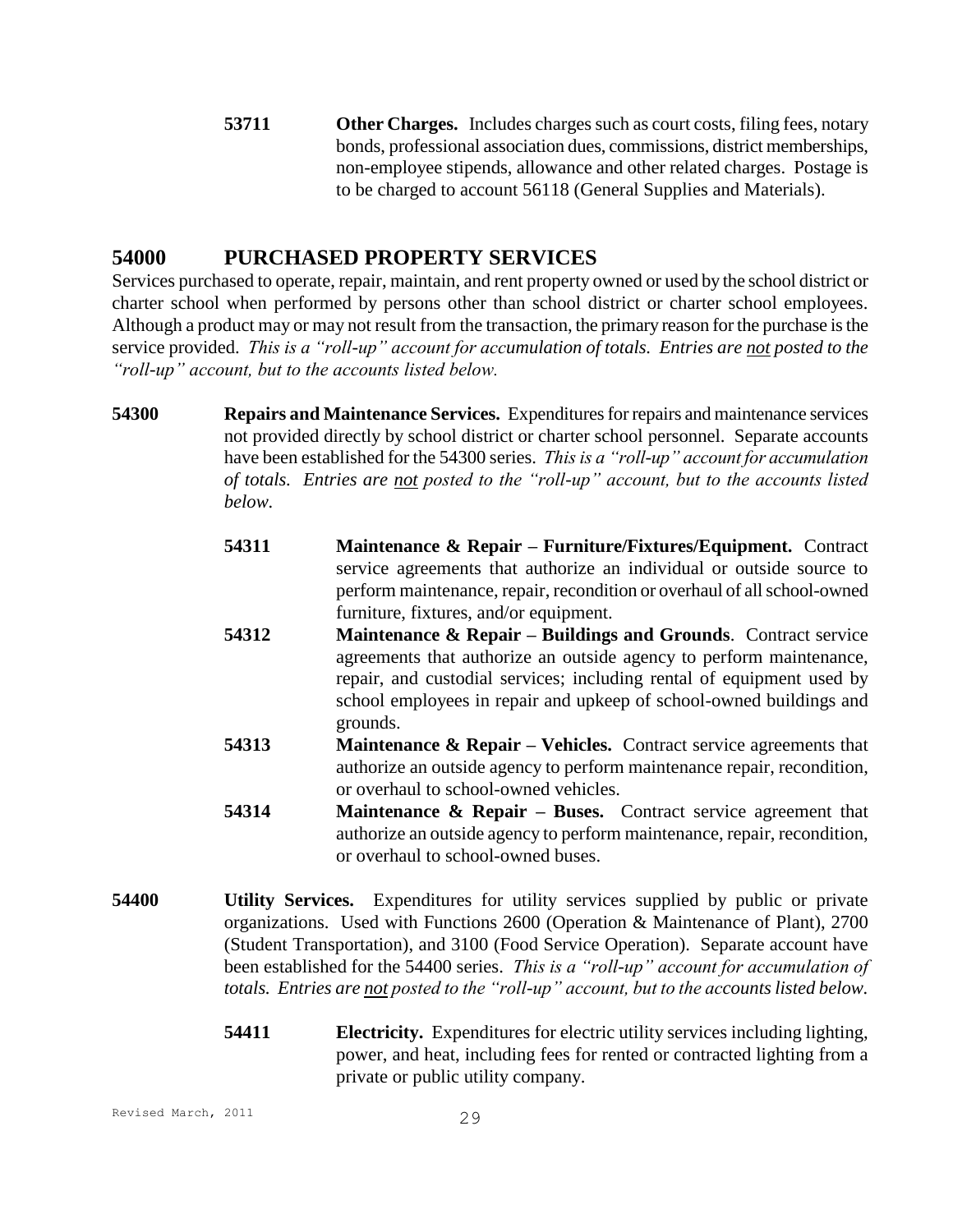- **54412 Natural Gas (Buildings).** Costs associated with heating of school district or charter school buildings through the use of natural gas.
- **54413 Propane/Butane (Buildings).** Cost of fuel, including delivering fees, for the purpose of providing heat for school district or charter school buildings.
- **54415 Water/Sewage.** Water and sewage disposal. (Expenditures for electric power for pumping of a school district's or charter school's water are charged to account 54411 – Electricity.)
- **54416 Communication Services.** Services provided by persons or businesses to assist in transmitting and receiving messages or information. This category includes telephone, and voicemail; data communication services to establish or maintain computer-based communications, networking, and Internet services; video communications services to establish or maintain one-way or two-way video communications via satellite, cable, or other devices. Do NOT include the cost to purchase telephone communication systems.
- **54600 Rentals.** Costs for renting or leasing land, buildings, equipment, and vehicles. Separate accounts have been established for the 54600 series. Used in most Functions except for 2900 (Other Support Services) and 5000 (Debt Service and Miscellaneous). *This is a "roll-up" account for accumulation of totals. Entries are not posted to the "roll-up" account, but to the accounts listed below.*
	- **54610 Rental – Land and Buildings.** Expenditures for leasing or renting land and buildings for both temporary and long-range use by the school district or charter school. Used with Function 2610 (Operation of Buildings).
	- **54620 Rental – Equipment and Vehicles.** Expenditures for leasing or renting equipment or vehicles for both temporary and long-range use by the school district or charter school. Includes bus and other vehicle rental when operated by a local school district or charter school, leasepurchased arrangements, and similar rental agreements. Do NOT include costs associated with the rental of computers or other technology-related equipment. These costs should be coded to account 54630 (Rentals of Computers and Related Equipments) as described below.
	- **54630 Rental – Computers and Related Equipment.** Expenditures for leasing or renting computers and related equipment for both temporary and longrange use.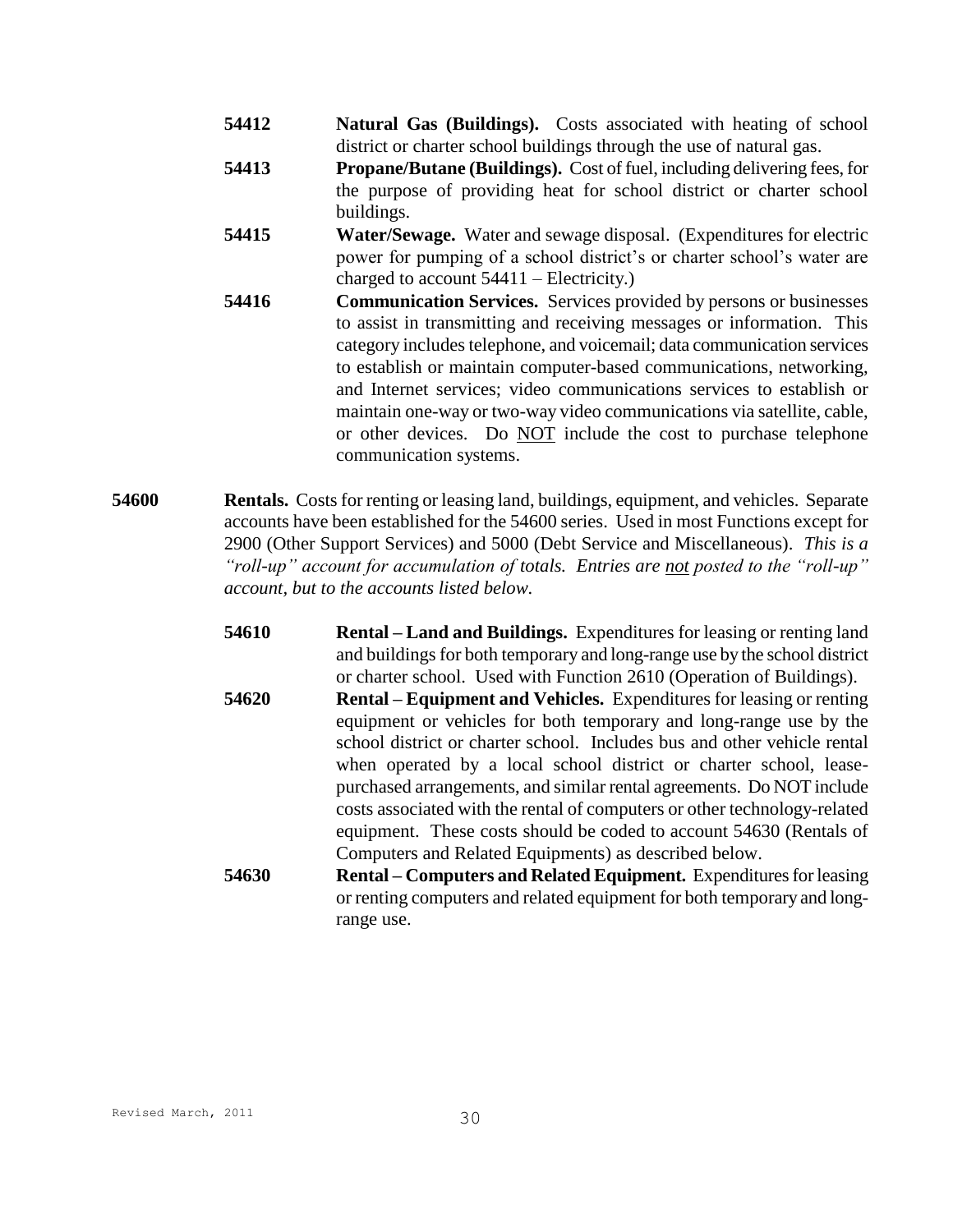# **55000 OTHER PURCHASED SERVICES**

Amounts paid for services rendered by organizations or personnel not on the payroll of the school district or charter school (separate from Professional and Technical Services or Property Services). Although a product may or may not result from the transaction, the primary reason for the purchase is the service provided. *This is a "roll-up" account for accumulation of totals. Entries are not posted to the "rollup" account, but to the accounts listed below.*

- **55100 Student Transportation Services.** Expenditures for transporting children to and from school and other activities. Used only with Function 2700 (Student Transportation). Separate accounts have been established for the 55100 series. Additional accounts may be added as needed for this same purpose. *This is a "roll-up" account for accumulation of totals. Entries are not posted to the "roll-up" account, but to the accounts listed below.*
	- **55111 Transportation Per-Capita Feeders.** Payments for private conveyance to designated locations. Used only with Function 2700 (Student Transportation).
	- **55112 Transportation Contractors.** Owners who operate, under a contract with the local school board to transport pupils to and from school pursuant to Sections 22-16-3 and 22-16-6, NMSA, 1978 Compilation. Used only with Function 2700 (Student Transportation).
- **55200 Property/Liability Insurance.** Insurance coverage in accordance with requirements of statutes which include the following types: General liability, civil rights/personal injury, malpractice, property liability, auto liability, and surety bonds. Used with Functions 1000 (Instruction), 2100 (Support Services – Students), 2600 (Operation & Maintenance of Plant), 2700 (Student Transportation), and 3100 (Food Services Operation). Separate accounts may be established for the 55200 series for type of insurance. *If separate accounts are established within this series, this account are established with this series, this account becomes a "roll-up" account for the accumulation of totals; in which case no entries should be posted to this account.*
- **55800 Travel and Training.** Expenditures for transportation, meals, hotel, and other expenditures associated with staff travel for the school district or charter school. Payments for per diem in lieu of reimbursements for subsistence (room and board) also are charged here. Separate accounts have been established for the 55800 series. *This is a "roll-up" account for accumulation of totals. Entries are not posted to the "roll-up" account, but to the accounts listed below.*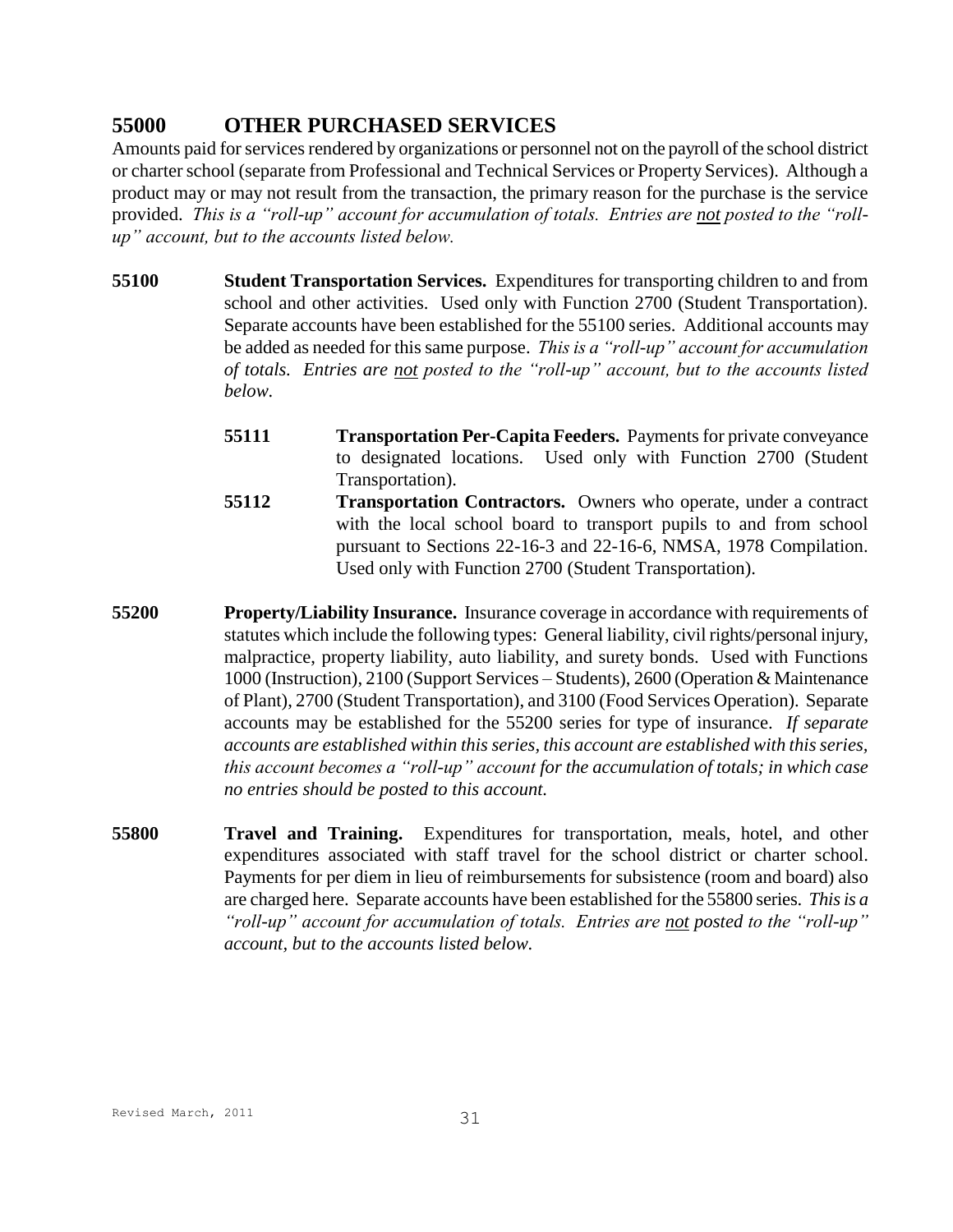- **55813 Employees Travel – Non-Teachers**. Necessary and legal travel for school district or charter school employees other than Teachers and direct instructional personnel in accordance with state and local policy and regulations. Used with all Functions except 5000 (Debt Services).
- **55815 Bus Driver Institute Training**. Expenses for attending a School Bus Driver's Training Institute. Only used in Functions 2300 (Support Services – General Administration) and 2700 (Student Transportation). **55816 Bus Driver In-Service Training.** Cost of all other required driver's training. Only used in Functions 2300 (Support Services – General Administration) and 2700 (Students Transportation).
- **55900 Inter-Educational, Inter-Agency Purchased Services.** Payments other than tuition or transportation – for services made between a school district or charter school and other governmental entities. Used so that all payments among districts and charter schools can be eliminated when consolidating reports from multiple school districts and charter schools at state and federal levels (when a question arises about whether to code such payments to the 53000 series or to this account). Separate accounts have been established for the 55900 series. *This is a "roll-up" account for accumulation of totals. Entries are not posted to the "roll-up" account, but to the accounts listed below.*
	- **55914 Contracts – Interagency.** Expenditures for all contractual agreements with other school districts and charter schools and governmental entities. Used with all Functions except 2900 (Other Support Services), 4000 (Capital Outlay), and 5000 Debt Service and Miscellaneous).
	- **55915 Other Contract Services.** Includes services such as janitorial, security, legal notices, linen and industrial, printing and binding, medical claims review/payment, grounds keeping, referees, and drug and alcohol testing. Used with all Functions except 2900 (Other Support Services), 4000 (Capital Outlay), and 5000 Debt Service and Miscellaneous).
	- **55916 Bus Inspections.** Expenditures in the Transportation sub-fund for contracted bus inspections. Only used in Function 2700 (Student Transportation).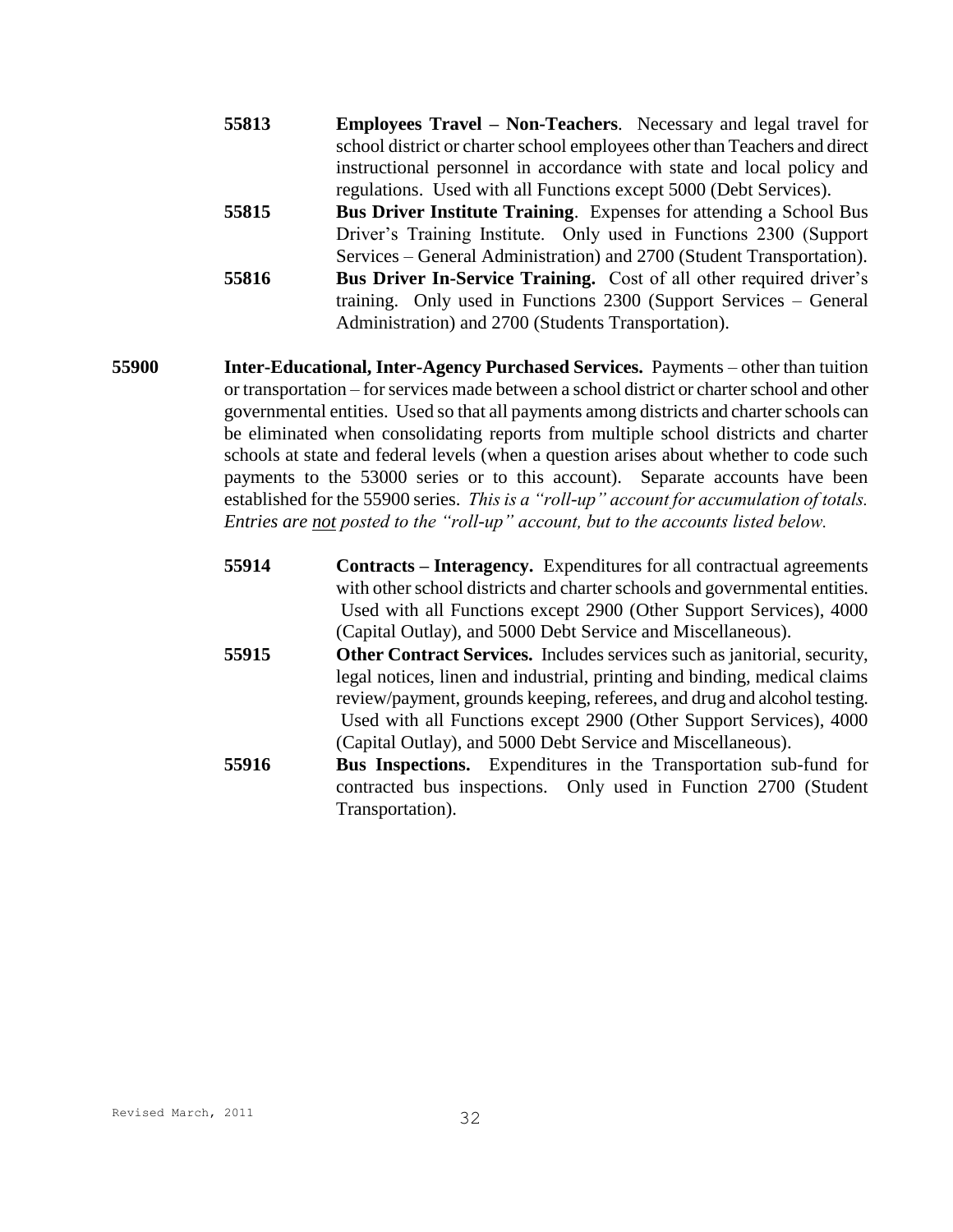## **56000 SUPPLIES**

Amounts paid for items that are consumed, are worn out, or deteriorate through use; or items that lose their identity through fabrication or incorporation into different or more complex units or substances. Equipment that has a cost lower that the school district's or charter school's capitalization threshold should be coded in this series instead of to a 57000 series code. *This is a "roll-up" account for accumulation of totals. Entries are not posted to the "roll-up" account, but to the accounts listed below.*

- **56100 General Supplies**. Expenditures for all supplies (other than those listed in 56200 below) for the operation of a school district or charter school, including freight and cartage. A more thorough classification of supply expenditures is achieved by identifying the object with the function-for example, audiovisual supplies or classroom teaching supplies. Used with all Functions except 5000 (Debt Service). Separate accounts have been established for the 56100 series. *This is a "roll-up" account for accumulation of totals. Entries are not posted to the "roll-up" account, but to the accounts listed below.*
	- **56113 Software.** Computer software.
	- **56118 General Supplies and Materials.** Other supplies and materials purchased for the operation of school district or charter school facilities, equipment, vehicles, and programs (e.g., postage, office supplies) not accounted for elsewhere.
- **56200 Energy and Transportation Maintenance and Supplies.** Expenditures for energy, including gas, oil, coal, and gasoline, and for services received from public or private utility companies. Separate accounts have been established for the 56200 series. Used only in Functions 2600 (Operation & Maintenance of Plant) and 2700 (Student Transportation). *This is a "roll-up" account for accumulation of totals. Entries are not posted to the "roll-up" account, but to the accounts listed below.*
	- **56210 Natural Gas (Vehicles).** Expenditures for gas utility services from a private or public utility company. Used with Functions 2600 (Operation & Maintenance of Plant) and 2700 (Student Transportation).
	- **56211 Gasoline (Vehicles).** Gasoline purchases. Used with Functions 2600 (Operation & Maintenance of Plant) and 2700 (Student Transportation).
	- **56212 Diesel Fuel (Vehicles).** Diesel fuel purchases. Used with Functions 2600 (Operation & Maintenance of Plant) and 2700 (Student Transportation).
	- **56213 Propane (Vehicles).** Propane or natural gas. Used with Functions 2600 (Operation & Maintenance of Plant) and 2700 (Student Transportation).
	- **56214 Lubricants/Anti-Freeze.** Lubricant or anti-freeze. Used with Functions 2600 (Operation & Maintenance of Plant) and 2700 (Student Transportation).
	- **56215 Tires/Tubes.** Tire and tube purchases. Used with Functions 2600 (Operation & Maintenance of Plant) and 2700 (Student Transportation).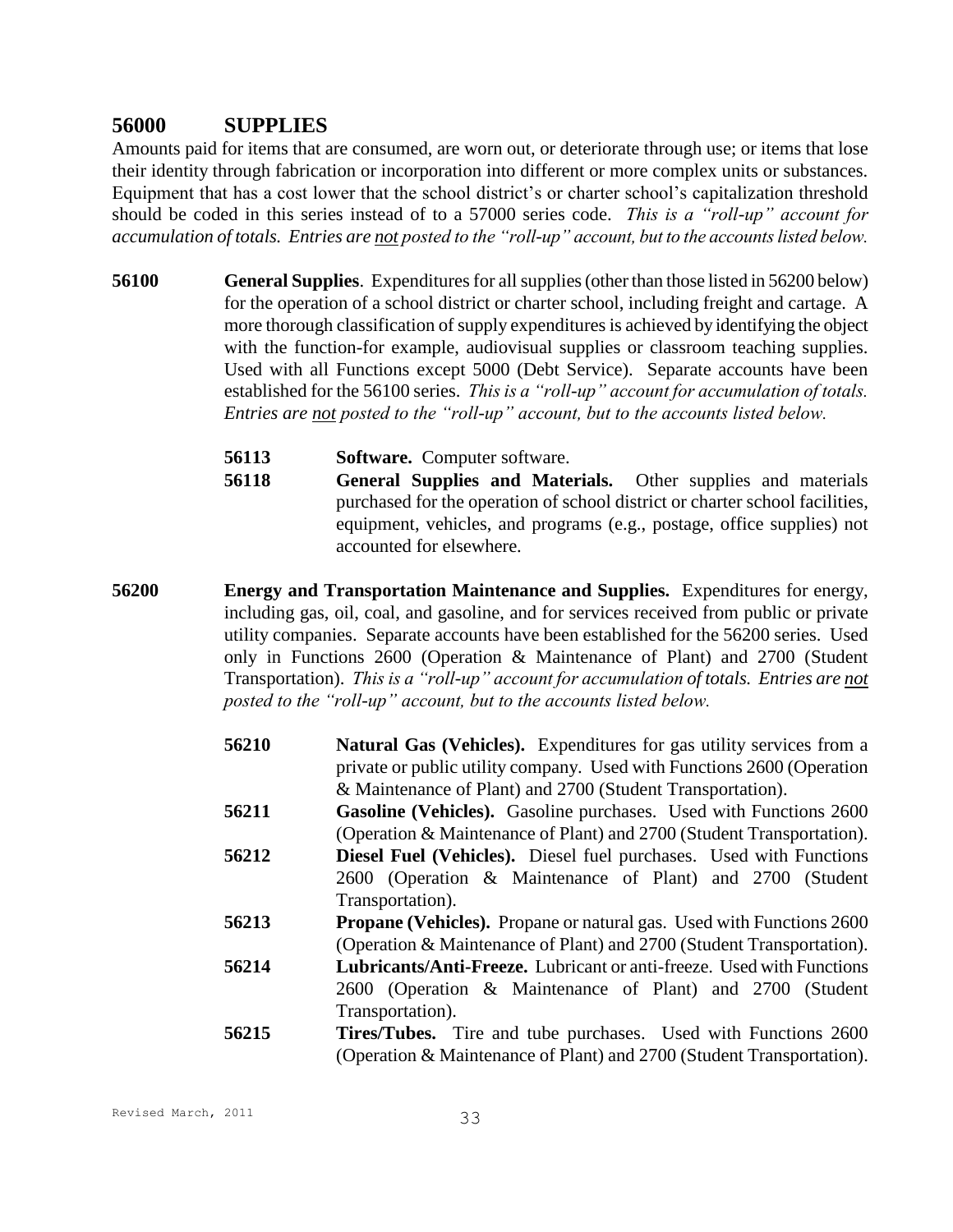**56216 Maintenance Supplies/Parts.** Maintenance supplies and parts. Used only for supplies and materials. Do NOT include labor; charge this to accounts in the 54300 series (Repairs and Maintenance Services). Used only in Function 2700 (Student Transportation).

## **57000 PROPERTY**

Expenditures for acquiring capital assets, including land, existing buildings, existing infrastructure assets, and equipment. *This is a "roll-up" account for accumulation of totals. Entries are not posted to the "roll-up" account, but to the accounts listed below.*

- **57300 Vehicles and Equipment.** Expenditures for the initial, additional, and replacement items of equipment, such as machinery, furniture and fixtures and vehicles. Separate accounts have been established for the 57300 series. *This is a "roll-up" account for accumulation of totals. Entries are not posted to the "roll-up" account, but to the accounts listed below.*
	- **57311 Vehicles General**. Purchase of vehicles. Exclude buses and heavy equipment.
	- **57312 Buses.** Purchase of buses.
	- **57313 Heavy Equipment**. Purchase of heavy equipment (exceeding one ton).
	- **57331 Fixed Assets (More than \$5,000).** Tangible assets with a life longer than one year, such as land, buildings and improvements, equipment, machinery, construction work in progress, and leased assets costing more than \$5,000. Such items shall be added to the fixed assets inventory presented to the auditor.
	- **57332 Supply Assets (\$5,000 or less).** Initial, additional and replacement items of equipment such as furniture, equipment, machinery, band uniforms and instruments. Includes equipment expenditures for instruction, administration, operation and maintenance of plant, food and community services.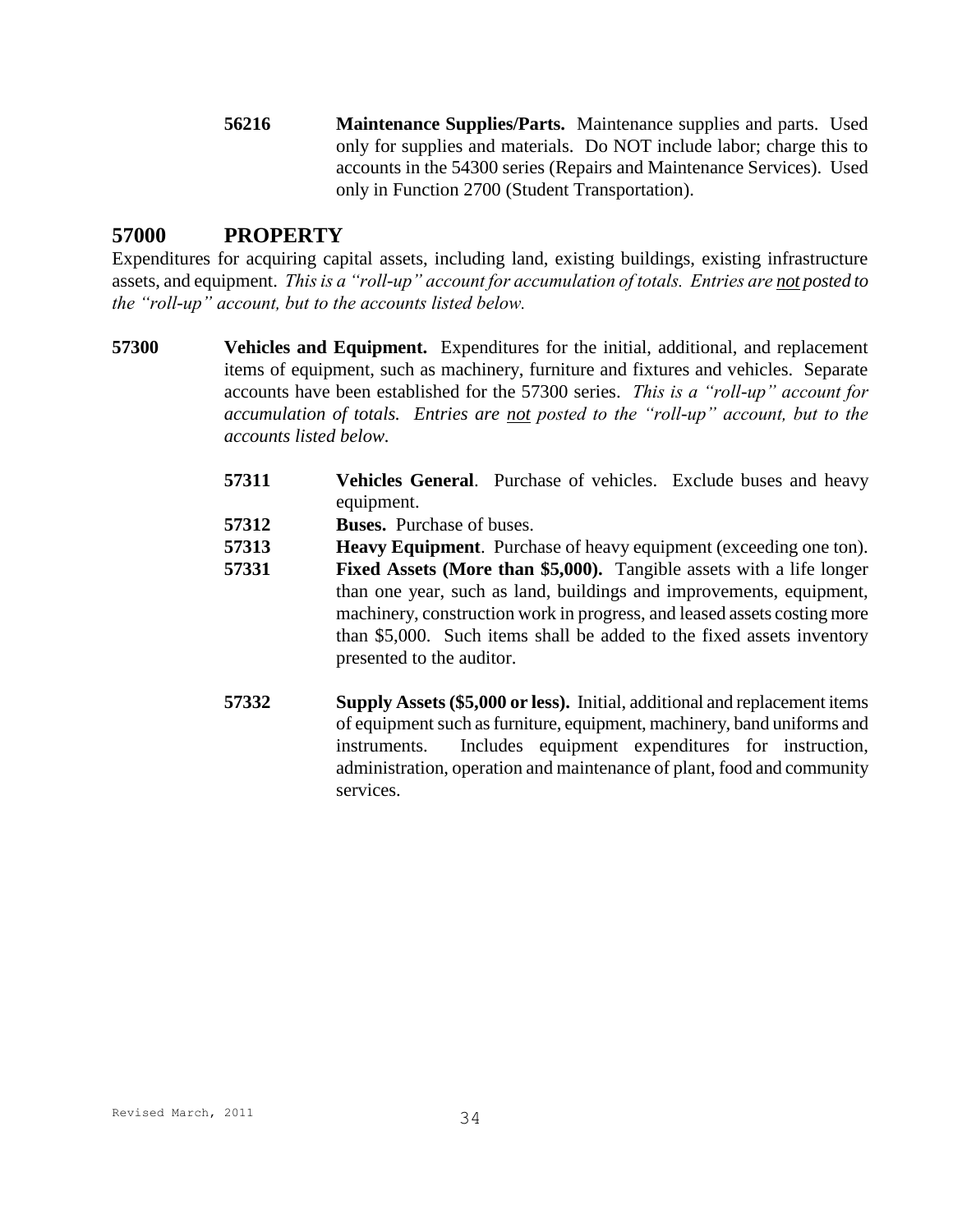# **SECTION 7 REPORTING PROCEDURES & REQUIREMENTS**

**1 st REPORTING PERIOD (40th Day Report)** - As required by Statute **22-8-29 Transportation distribution; reports; payments**; prior to November 15 of each year, each local school board of a local school district shall collect the information listed below for the  $1<sup>st</sup>$  Reporting Period (40<sup>th</sup> Day Report) (second Wednesday in October) and report to the State Transportation Director five business days after the  $1<sup>st</sup>$  Reporting Period (40<sup>th</sup> Day Report) the following information:

- 1. The number and designation of school bus routes in operation in the school district;
- 2. The number of miles traveled by each school bus on each school bus route, showing the route mileage in accordance with the type of road surface traveled;
- 3. The number of students transported on the  $1<sup>st</sup>$  Reporting Period (40<sup>th</sup> Day Report) the second Wednesday in October of school and adjusted for special education students on December 1;
- 4. The projected number of students to be transported in the next school year;
- 5. The seating capacity, age and mileage of each bus used in the district for student transportation; and
- 6. The number of total miles traveled for each school district's per capita feeder routes.
- 7. Other reporting requirements as established by the State Transportation Director.

#### **SEMI ANNUAL BUDGET/EXPENDITURE REPORTS**

This report will be generated from the Uniform Chart of Accounts (UCOA).

#### **FINAL BUDGET/EXPENDITURE REPORTS**

This report will be generated from the Uniform Chart of Accounts (UCOA).

## **UNLIQUIDATED OBLIGATIONS**

School districts will be allowed to establish year-end encumbrances for existing obligations incurred on or before June 30.

Districts may file a List of Unliquidated Obligations; form PED-568-05 with the year-end expenditure report by July 15.. The List of Unliquidated Obligations must be based on valid encumbrances of products or services, received by June 30 and must be paid by July 31. The list of unliquidated obligations will allow districts to carryover prior year funds to cover the obligations incurred. Salary and Benefits cannot be identified as valid encumbrances and will not be carried forward as obligations.

Revised March, 2011 35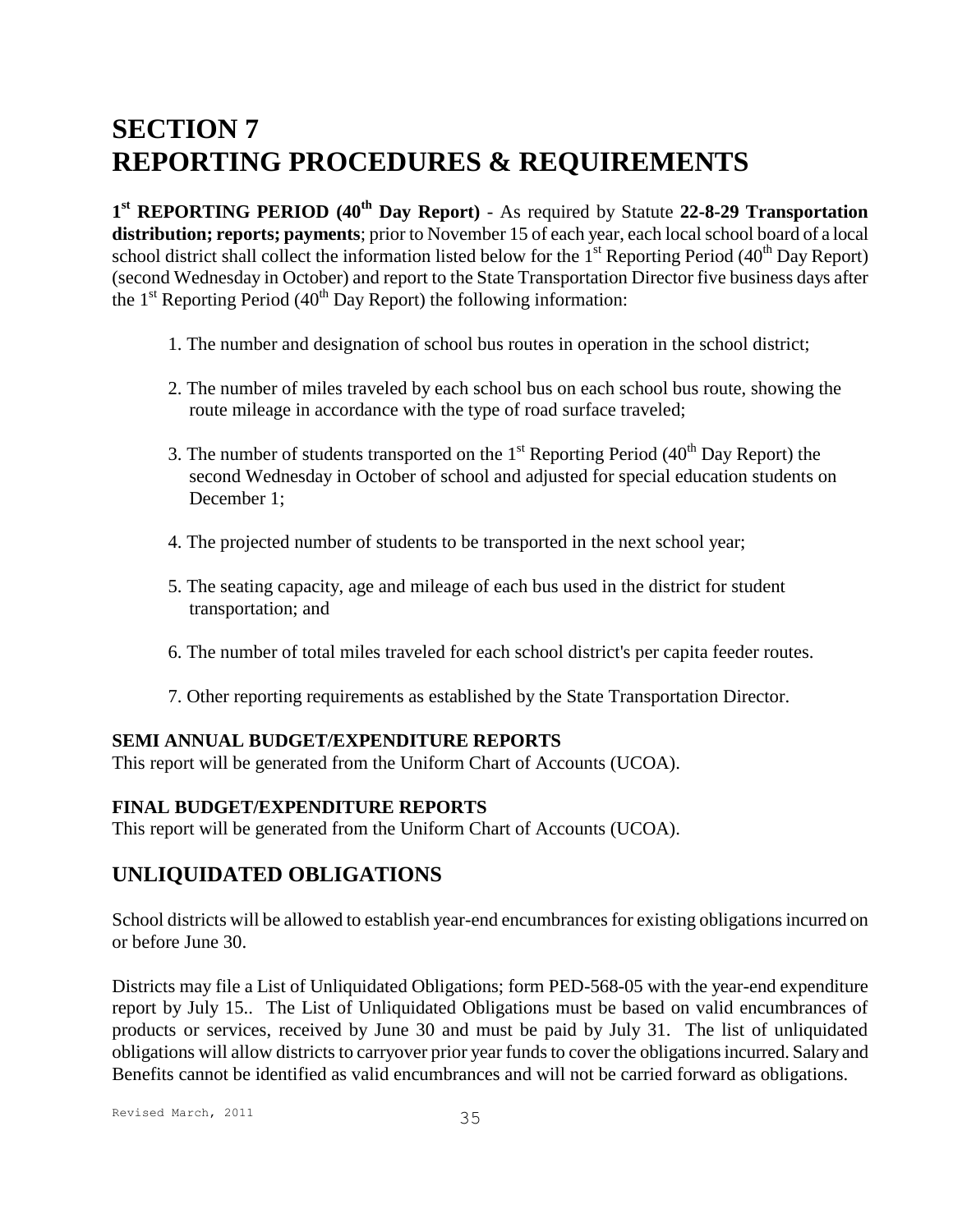Year-end obligations must meet the following criteria to be eligible to be encumbered:

1. Obligation must have been incurred prior to June 30 and paid for after July 1.

2. Sufficient approved year-end budget authority must exist in appropriate object(s). Budget authority for Pupil Transportation is at the object level.

3. Purchase order must be issued by June 30. (Copy must be attached to form PED-568-05.)

4. Between July  $1<sup>st</sup>$  and before August  $1<sup>st</sup>$  a Budget Adjustment Request must be processed to establish budget authority for the unliquidated obligations.

**Salary and Benefits, Transportation Bus Contractor Services (55112) and rental fees (54620) costs incurred in any fiscal year must be paid in the year they were incurred and may not be carried forward.**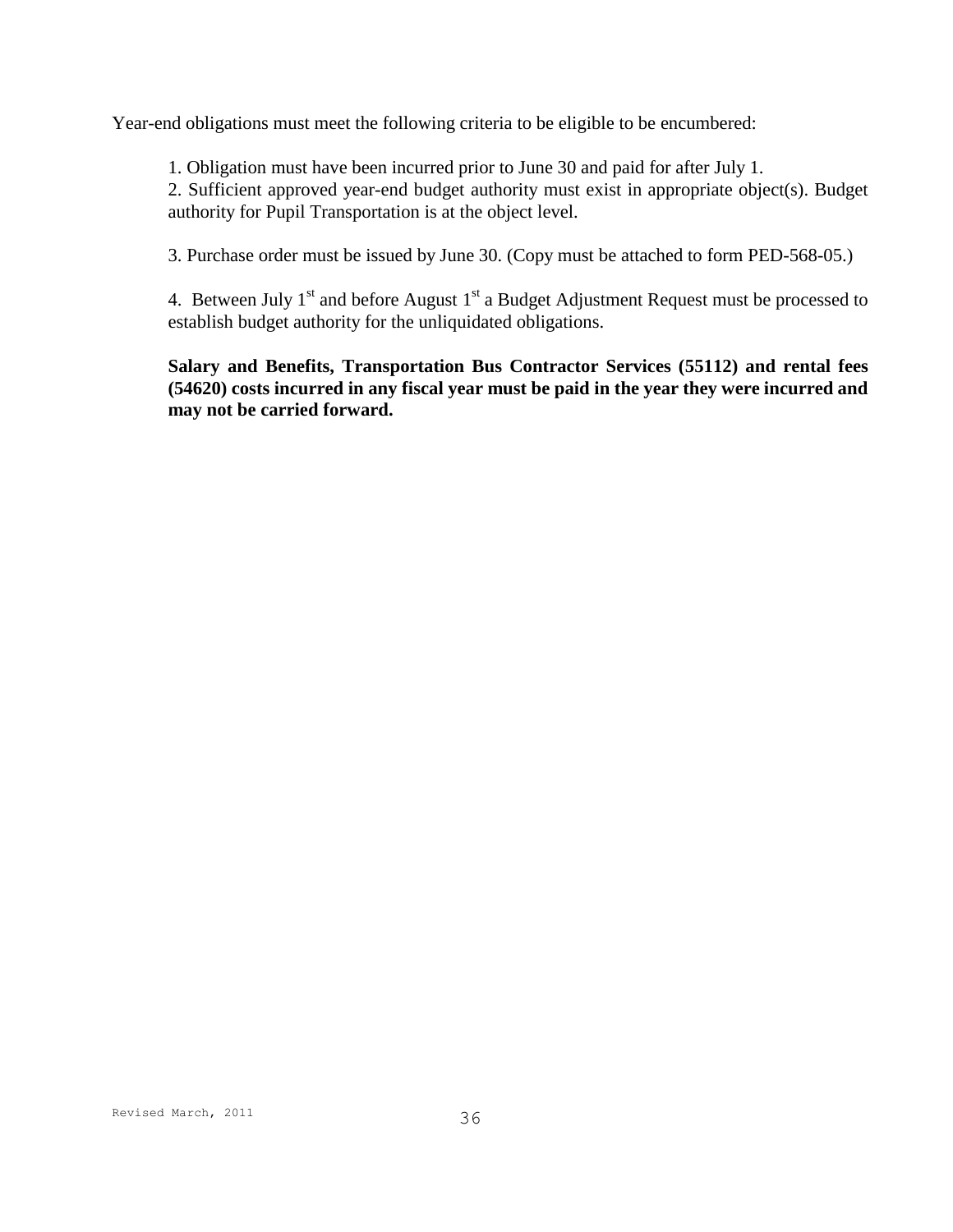# **SECTION 8 BUDGET ADJUSTMENT REQUESTS**

## **DEFINITION**

The Program Budget Adjustment Request (BAR) electronic process provides the district with a method to adjust the budget during the course of the year.

### **PURPOSE**

The Program Budget Adjustment Request (BAR) allows the district to request any adjustment of the approved budget. This option will provide for any documented changes to the transportation budget.

### **GUIDELINES**

The Program Budget Adjustment Request (BAR) must be submitted electronically to the PED School Transportation Division for:

- a. **Increases or decreases in budget.** Changes from projected transportation formula to the final transportation distribution formula will result in changes to the transportation distribution. A **BAR** is required.
- b. **Changes in capital outlay for school buses object 57312.**
- c. **Budget transfers from function 13 to function 2700. No transfer from function 2700 to function 13 will be authorized.**
- d. **No approval for Budget Increases will be made without complete justification and support documentation.**

Submit original form after monthly board meeting as required. BAR forms reflecting original signatures will be processed. Photocopies or faxed copies will not be processed.

#### **PROCESS**

- I. When an adjustment to the original budget is necessary, the district submits a BAR to the Public Education Department,
- II. The BAR review and approval process is as follows:
	- A. The appropriate justification (back-up documentation) is submitted to the School Transportation Bureau for review and recommendation.
	- B. The BAR and appropriate justification are then processed for budgetary impact and final approval.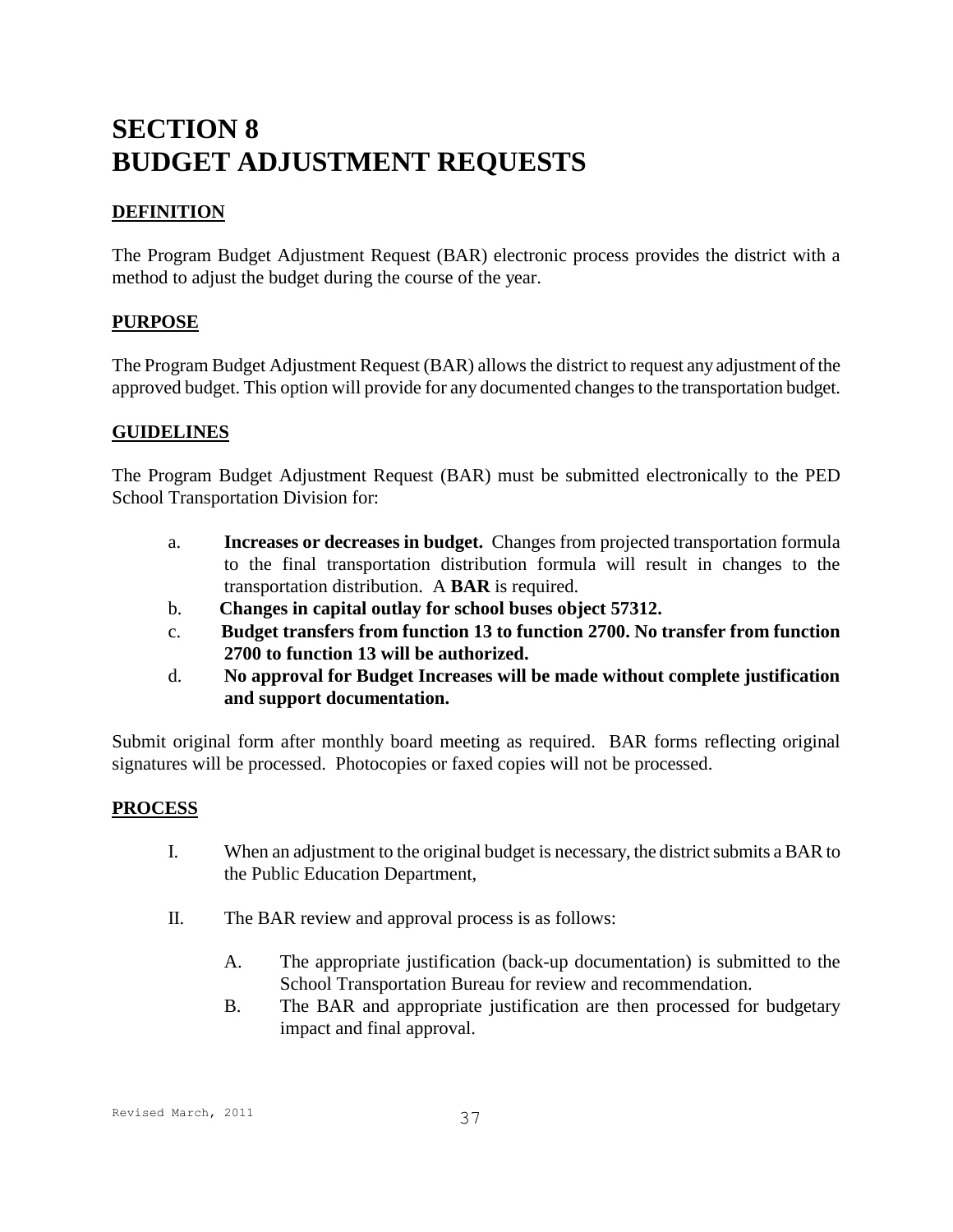# **SECTION 9 CHARTER SCHOOLS**

## **Introduction**

Charter Schools are established in accordance with section 22-8b-1 to 22-8b-15, NMSA, 1978. A Charter School shall negotiate with a local school district to provide transportation to eligible students in accordance with the provisions of the Public School Code; Applicable Motor Vehicle Code; Federal Requirements; State Education Regulations; and the Program Support and Pupil Transportation Division Policies and Procedures. The local school district, in conjunction with the Charter School, may establish a limit for student transportation to and from the Charter School site not to extend beyond the school district boundary unless an approved transportation boundary agreement is in place.

## **Administration**

## **Local School District/Charter School Responsibilities**

Charter School shall negotiate with a local school district to provide transportation for eligible students as defined in section 2 of Supplement 19. Transportation services are confined within the limits established by the Public School District, in conjunction with the Charter School. The transportation limits shall be within the school district boundary or as adjusted in accordance with Regulation 6.42.2 NMAC, **Temporary Transportation Boundary Agreements**.

Charter Schools shall negotiate to establish transportation for eligible students by means of a school bus and/or a per capita feeder agreement only. The Charter School may elect not to provide transportation services.

If the to-and-from transportation for the charter school can be provided by utilizing the existing toand-from services and/or resources, the cost to the charter school shall not exceed the amount generated by the eligible student allocation. Additional cost for to-and-from services beyond that level shall be paid by the charter school as negotiated with the school district, unless the services can be provided at no additional cost to the school district or the school district chooses to cover the additional cost from the transportation allocation.

The School District shall determine the routes and stops in accordance with section 22-16-4 NMSA 1978. A request may be made to the State Transportation Director for new equipment based upon the conditions outlined in section 5 of Supplement 19.